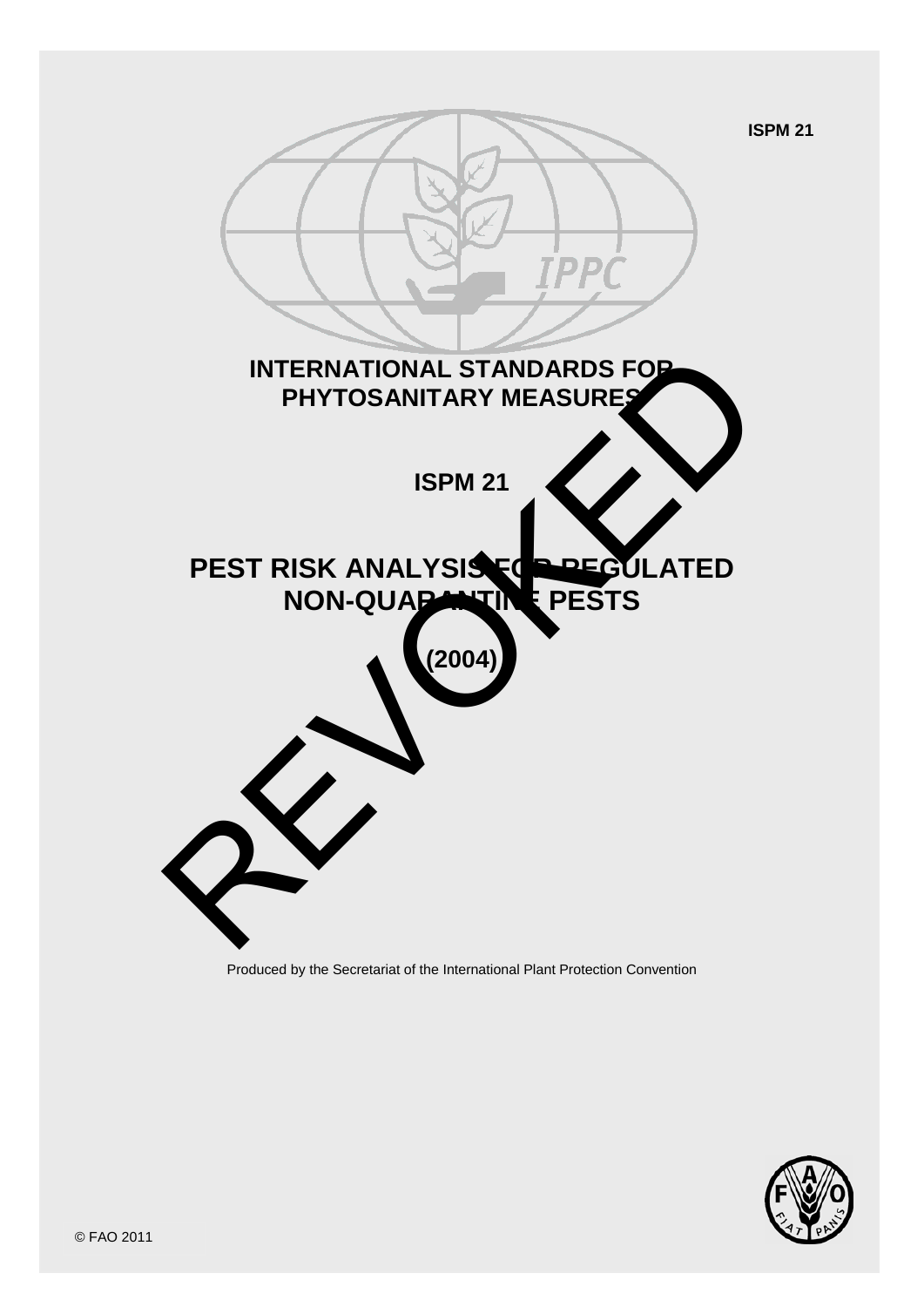**Publication history**  REVOKED

*This is not an official part of the standard* 2001-04 ICPM-3 added topic *Pest risk analysis for regulated non-quarantine pests* (2001-003) 2002-05 SC approved Specification 9 *Pest risk analysis for regulated nonquarantine pests* 2003-02 EWG developed draft text 2003-05 SC-7 revised draft text and approved for MC 2003-06 Sent for MC 2003-11 SC revised draft text for adoption 2004-04 ICPM-6 adopted standard **ISPM 21**. 2004. *Pest risk analysis for regulated non-quarantine pests*. Rome, IPPC, FAO. Publication history: Last modified August 2011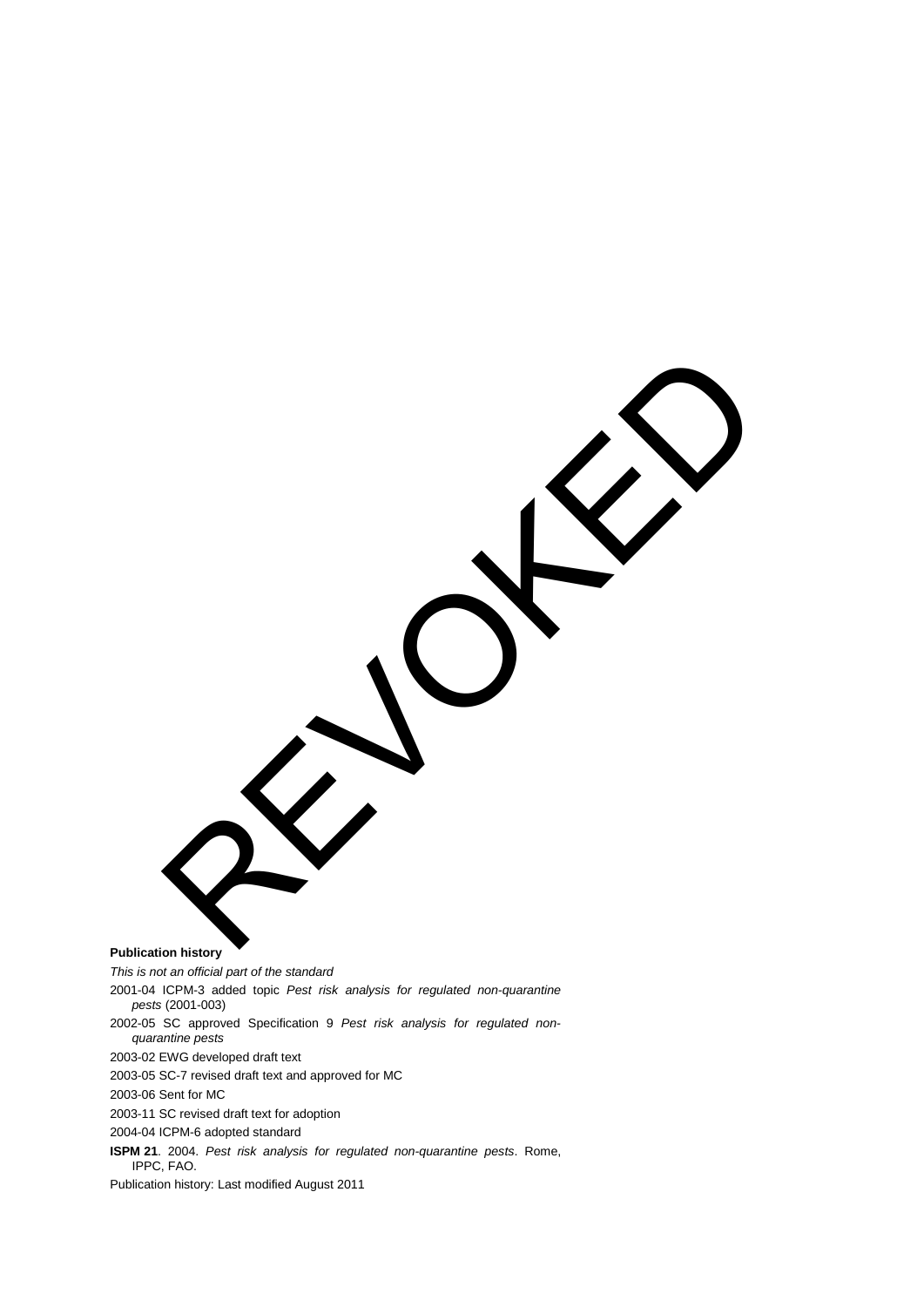# **CONTENTS**

|                                                                  | $\ldots$ 21-7 |                                                                                                                                                                                                                                |  |  |  |
|------------------------------------------------------------------|---------------|--------------------------------------------------------------------------------------------------------------------------------------------------------------------------------------------------------------------------------|--|--|--|
| $1_{\cdot}$                                                      |               |                                                                                                                                                                                                                                |  |  |  |
|                                                                  | 1.1           | $\ldots$ 21-7                                                                                                                                                                                                                  |  |  |  |
|                                                                  | 1.2           | 21-7                                                                                                                                                                                                                           |  |  |  |
|                                                                  |               | $\overline{\phantom{a} \phantom{a}}$ 21-8                                                                                                                                                                                      |  |  |  |
| <b>TTS</b><br>PEST RISK ANALYSIS FOR REGULATED NON-QUARENTINE P. |               |                                                                                                                                                                                                                                |  |  |  |
| 2.                                                               |               |                                                                                                                                                                                                                                |  |  |  |
|                                                                  | 2.1           |                                                                                                                                                                                                                                |  |  |  |
|                                                                  | 2.1.1         | PRA initiated by the identification of property for lanting that could act as a pathway                                                                                                                                        |  |  |  |
|                                                                  | 2.1.2         |                                                                                                                                                                                                                                |  |  |  |
|                                                                  | 2.1.3         |                                                                                                                                                                                                                                |  |  |  |
|                                                                  | 2.2           | Identification of the PRA a a measurement contains a contract of the PRA a candidate a series of the PRA and the series of the PRA and the series of the PRA and the series of the PRA and the series of the PRA and the serie |  |  |  |
|                                                                  | 2.3           | Information                                                                                                                                                                                                                    |  |  |  |
|                                                                  | 2.4           | Review previous PRAS.                                                                                                                                                                                                          |  |  |  |
|                                                                  | 2.5           |                                                                                                                                                                                                                                |  |  |  |
| 3.                                                               |               | Stage 2: Pest Risk Soment Manual Communication and the Stage 2: Pest Risk                                                                                                                                                      |  |  |  |
|                                                                  | 3.1           |                                                                                                                                                                                                                                |  |  |  |
|                                                                  | 3.1           |                                                                                                                                                                                                                                |  |  |  |
|                                                                  | 3.1.1         | If intended in the pest, host plant, part of plant under consideration and the intended                                                                                                                                        |  |  |  |
|                                                                  | 3.1.1.2       | As ciation of the pest with the plants for planting and the effect on their intended                                                                                                                                           |  |  |  |
|                                                                  | 3.1.1.3       |                                                                                                                                                                                                                                |  |  |  |
|                                                                  | 3.1.1.4       | Indication of economic impact(s) of the pest on the intended use of the plants for                                                                                                                                             |  |  |  |
|                                                                  | 3.1.2         |                                                                                                                                                                                                                                |  |  |  |
|                                                                  | 3.2           | Assessment of the plants for planting as the main source of pest infestation  21-11                                                                                                                                            |  |  |  |
|                                                                  | 3.2.1         | Life cycle of the pest and the host, pest epidemiology and sources of pest                                                                                                                                                     |  |  |  |
|                                                                  |               |                                                                                                                                                                                                                                |  |  |  |
|                                                                  | 3.2.2         | Determination of the relative economic impact of the sources of pest infestation 21-12                                                                                                                                         |  |  |  |
|                                                                  | 3.2.3         | Conclusion of the assessment of the plants for planting as the main source of pest                                                                                                                                             |  |  |  |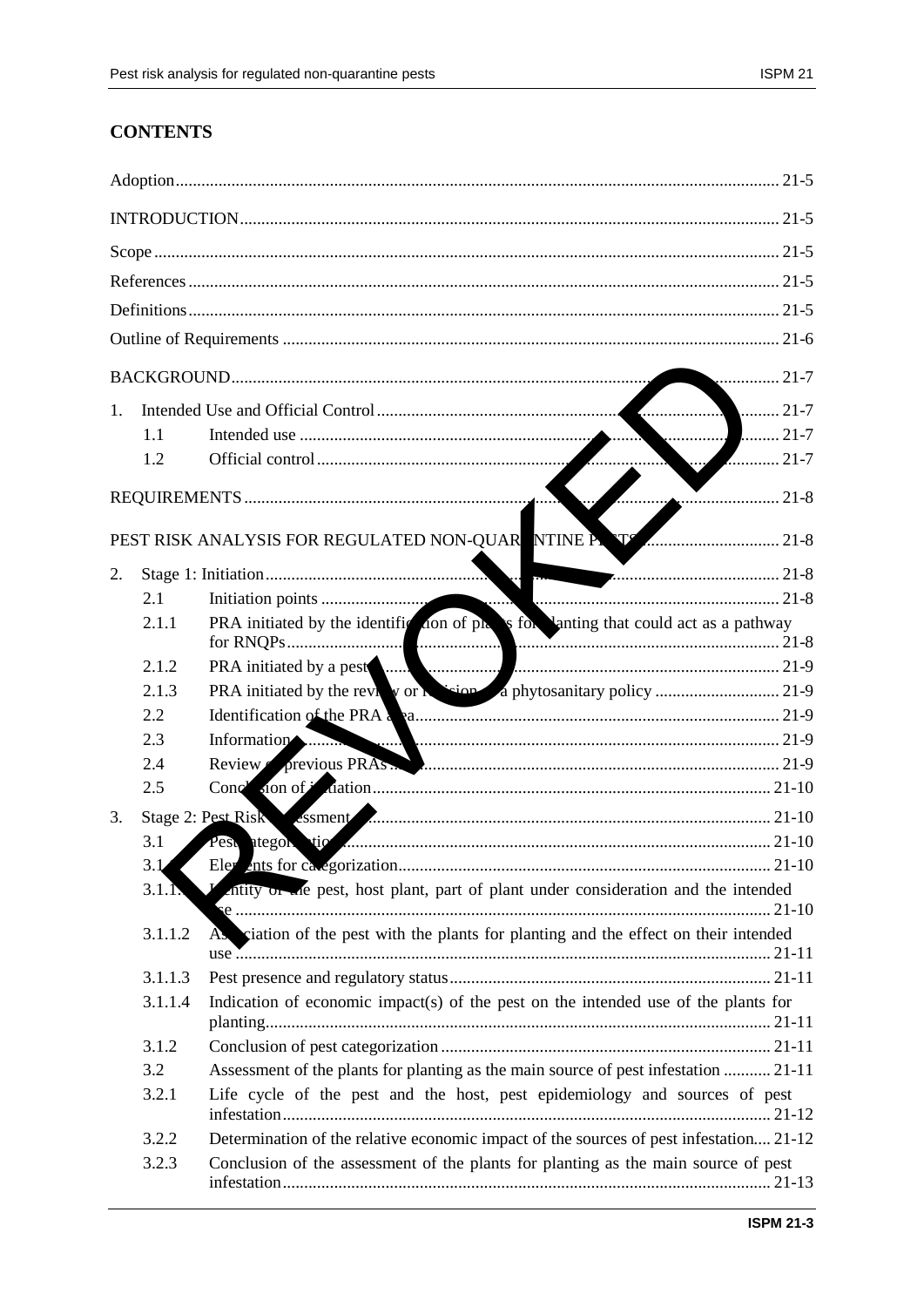| 3.3     | Assessment of economic impacts on the intended use of the plants for planting  21-13 |                                                                                                                                                                                                                                                                                                                                                                                                                                                                                                                                         |
|---------|--------------------------------------------------------------------------------------|-----------------------------------------------------------------------------------------------------------------------------------------------------------------------------------------------------------------------------------------------------------------------------------------------------------------------------------------------------------------------------------------------------------------------------------------------------------------------------------------------------------------------------------------|
| 3.3.1   |                                                                                      |                                                                                                                                                                                                                                                                                                                                                                                                                                                                                                                                         |
| 3.3.2   |                                                                                      |                                                                                                                                                                                                                                                                                                                                                                                                                                                                                                                                         |
| 3.3.3   |                                                                                      |                                                                                                                                                                                                                                                                                                                                                                                                                                                                                                                                         |
| 3.3.3.1 |                                                                                      |                                                                                                                                                                                                                                                                                                                                                                                                                                                                                                                                         |
| 3.3.4   |                                                                                      |                                                                                                                                                                                                                                                                                                                                                                                                                                                                                                                                         |
| 3.4     |                                                                                      |                                                                                                                                                                                                                                                                                                                                                                                                                                                                                                                                         |
| 3.5     |                                                                                      |                                                                                                                                                                                                                                                                                                                                                                                                                                                                                                                                         |
|         |                                                                                      |                                                                                                                                                                                                                                                                                                                                                                                                                                                                                                                                         |
| 4.1     |                                                                                      |                                                                                                                                                                                                                                                                                                                                                                                                                                                                                                                                         |
| 4.2     |                                                                                      |                                                                                                                                                                                                                                                                                                                                                                                                                                                                                                                                         |
| 4.3     |                                                                                      |                                                                                                                                                                                                                                                                                                                                                                                                                                                                                                                                         |
| 4.3.1   | $\ldots$                                                                             | $\ldots$ 21-16                                                                                                                                                                                                                                                                                                                                                                                                                                                                                                                          |
| 4.4     |                                                                                      |                                                                                                                                                                                                                                                                                                                                                                                                                                                                                                                                         |
| 4.4.1   |                                                                                      |                                                                                                                                                                                                                                                                                                                                                                                                                                                                                                                                         |
| 4.4.2   |                                                                                      |                                                                                                                                                                                                                                                                                                                                                                                                                                                                                                                                         |
| 4.5     |                                                                                      |                                                                                                                                                                                                                                                                                                                                                                                                                                                                                                                                         |
| 4.5.1   |                                                                                      |                                                                                                                                                                                                                                                                                                                                                                                                                                                                                                                                         |
| 4.5.2   |                                                                                      |                                                                                                                                                                                                                                                                                                                                                                                                                                                                                                                                         |
| 4.5.3   |                                                                                      |                                                                                                                                                                                                                                                                                                                                                                                                                                                                                                                                         |
| 4.5.4   |                                                                                      |                                                                                                                                                                                                                                                                                                                                                                                                                                                                                                                                         |
| 4.6     |                                                                                      |                                                                                                                                                                                                                                                                                                                                                                                                                                                                                                                                         |
| 4.7     |                                                                                      |                                                                                                                                                                                                                                                                                                                                                                                                                                                                                                                                         |
|         |                                                                                      |                                                                                                                                                                                                                                                                                                                                                                                                                                                                                                                                         |
|         |                                                                                      |                                                                                                                                                                                                                                                                                                                                                                                                                                                                                                                                         |
|         |                                                                                      |                                                                                                                                                                                                                                                                                                                                                                                                                                                                                                                                         |
|         |                                                                                      | Infestation and damage thresholds in relation to the intended use  21-14<br>Factors to be taken into account in the identification and $s$ ection of $\sqrt{s}$ propriate<br>Options to achieve the required tolerance leve <b>and the contract of the contract of the contract of the contract of the contract of the contract of the contract of the contract of the contract of the contract of the contra</b><br>Conclusion of pest risk n nage of the conclusion of pest risk n nage of<br>Documentation of Pe Risk Antesis.<br>RY |

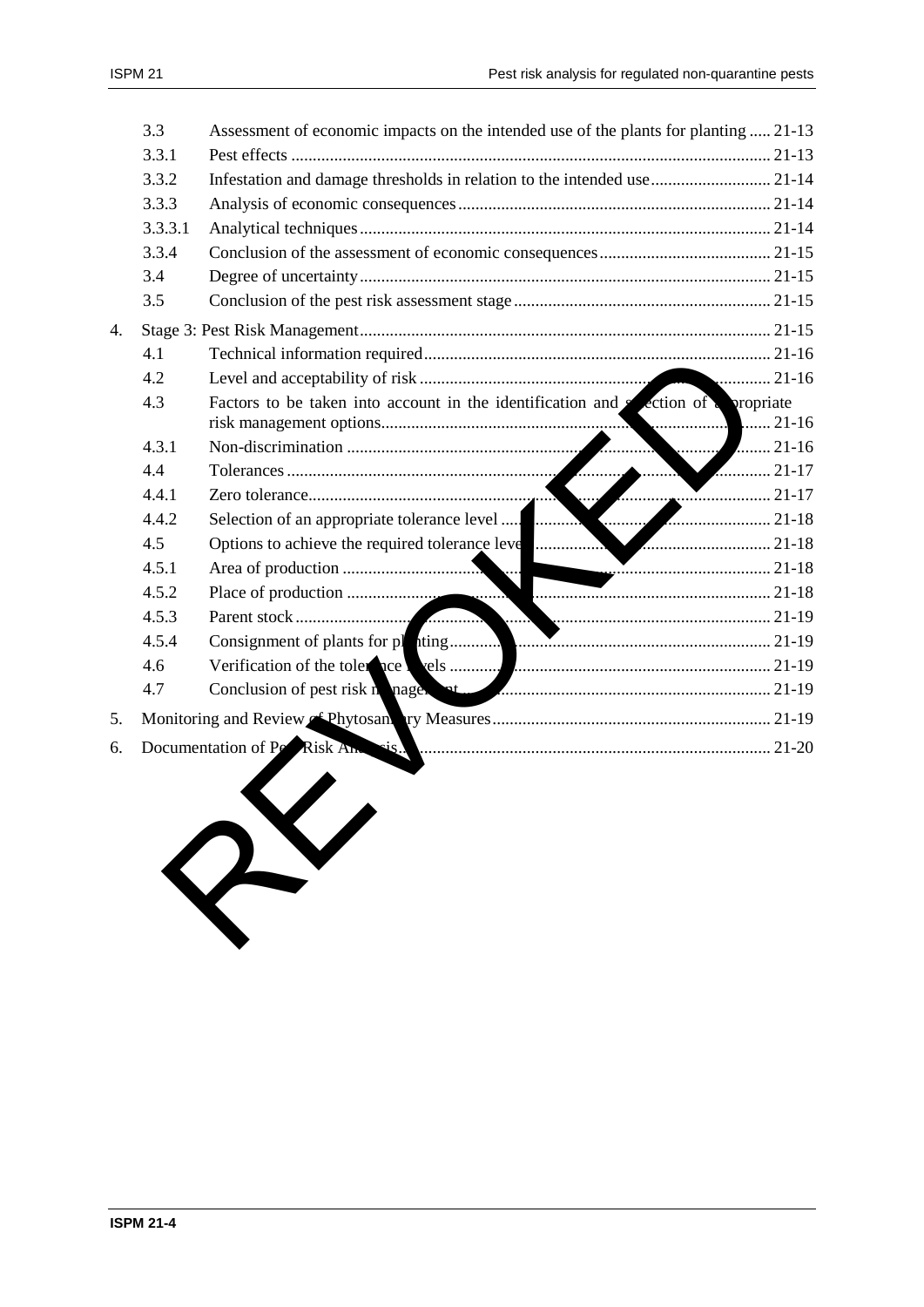### **Adoption**

This standard was adopted by the Sixth Session of the Interim Commission on Phytosanitary Measures in March–April 2004.

## **INTRODUCTION**

#### **Scope**

This standard provides guidelines for conducting pest risk analysis for regulated non-quarantine pests. It describes the integrated processes to be used for risk assessment and the selection of risk management options to achieve a pest tolerance level. ribes the integrated processes to be used for risk assessment and the selection<br>ment options to achieve a pest tolerance level.<br>
Revolution of the selection<br>
1993. Principles of plant quarantine as related to in antioparti

#### **References**

**IPPC**. 1997. *International Plant Protection Convention*. Rome, IPP

- **ISPM 1.** 1993. *Principles of plant quarantine as related to international trade*. Rome, IPPC, FAO. [published 1995] [revised; now ISPM 1: 2006]
- **ISPM 2.** 1995. *Guidelines for pest risk analysis*. Rome, IP<sub>C</sub>, FAO. [published 1996] [revised; now ISPM 2: 2007]
- **ISPM 4**. 1995. *Requirements for the establishment of pet* free areas. Perfect FAO. [published 1996]

**ISPM 5**. *Glossary of phytosanitary terms*. Rome, IPPC

- **ISPM 5 Supplement 1**. 2001. *Guidelines on the interpretation and application of the concept of official control for regulated parts. Represently, P.D. official control for regulated pessime.* Represents Represent D.
- **ISPM 5 Supplement 2.** 2003. *Guideling on the under and and ing of potential economic importance <i>and related terms including reference environmental considerations. Rome, IPPC, FAO.*

**ISPM 6**. 1997. *Guidelines for surveillance*. Rome, IPPC, FAO.

- **ISPM 10**. 1999. *Requirements for the establishment of pest free places of production and pest free production site* Rome, *PPC*, FAO.
- **ISPM 11**. 2004. Pest risk and *dysis for quarantine pests including analysis of environmental risks and living modified organisms.* R<sub>ne</sub>, IPPC, FAO.
- **ISPM 14. 2002.** *The use of integrated measures in a systems approach for pest risk management.*  $\epsilon$  IPPC, FAO.
- **ISPM 16.** 2002. *Regulared non-quarantine pests: concept and application.* Rome, IPPC, FAO.
- **WTO**. 1994. *Agreement on the Application of Sanitary and Phytosanitary Measures*. Geneva, World Trade Organization.

### **Definitions**

Definitions of phytosanitary terms used in the present standard can be found in ISPM 5 (*Glossary of phytosanitary terms*).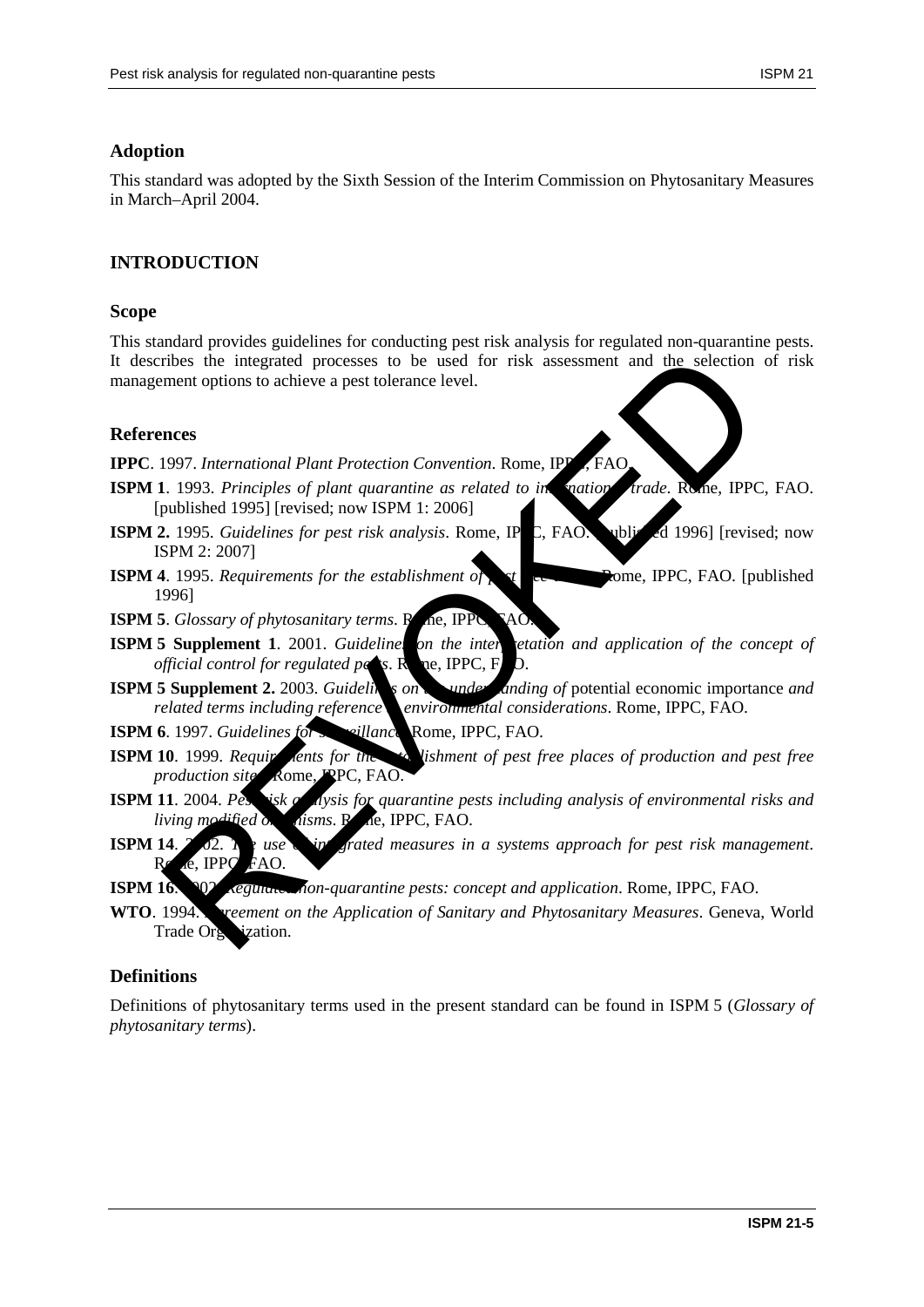#### **Outline of Requirements**

The objectives of a pest risk analysis (PRA) for regulated non-quarantine pests (RNQPs) are, for a specified PRA area, to identify pests associated with plants for planting, to evaluate their risk and, if appropriate, to identify risk management options to achieve a tolerance level. PRA for RNQPs follows a process defined by three stages:

Stage 1 (initiating the process) involves identifying the pest(s) associated with the plants for planting that are not quarantine pests but which may be of regulatory concern and that should be considered for risk analysis in relation to the identified PRA area.

Stage 2 (risk assessment) begins with the categorization of individual pests associated with the plants for planting and their intended use to determine whether the criteria for an RNQP are satisfied. Risk assessment continues with an analysis to determine if the plants for planting are the main source of the pest infestation and if the economic impact(s) of  $t$  on the intended use of those plants for planting are unacceptable. atisfied. Risk assessment continues with an analysis to determine if the plants for plant<br>the main source of the pest infestation and if the economic impact(s) of plants for plant<br>is es of those plants for planting are una

Stage 3 (risk management) involves identifying a pest tolerance level avoid the unacceptable economic impact(s) identified at Stage 2 and management options to achieve that to crance.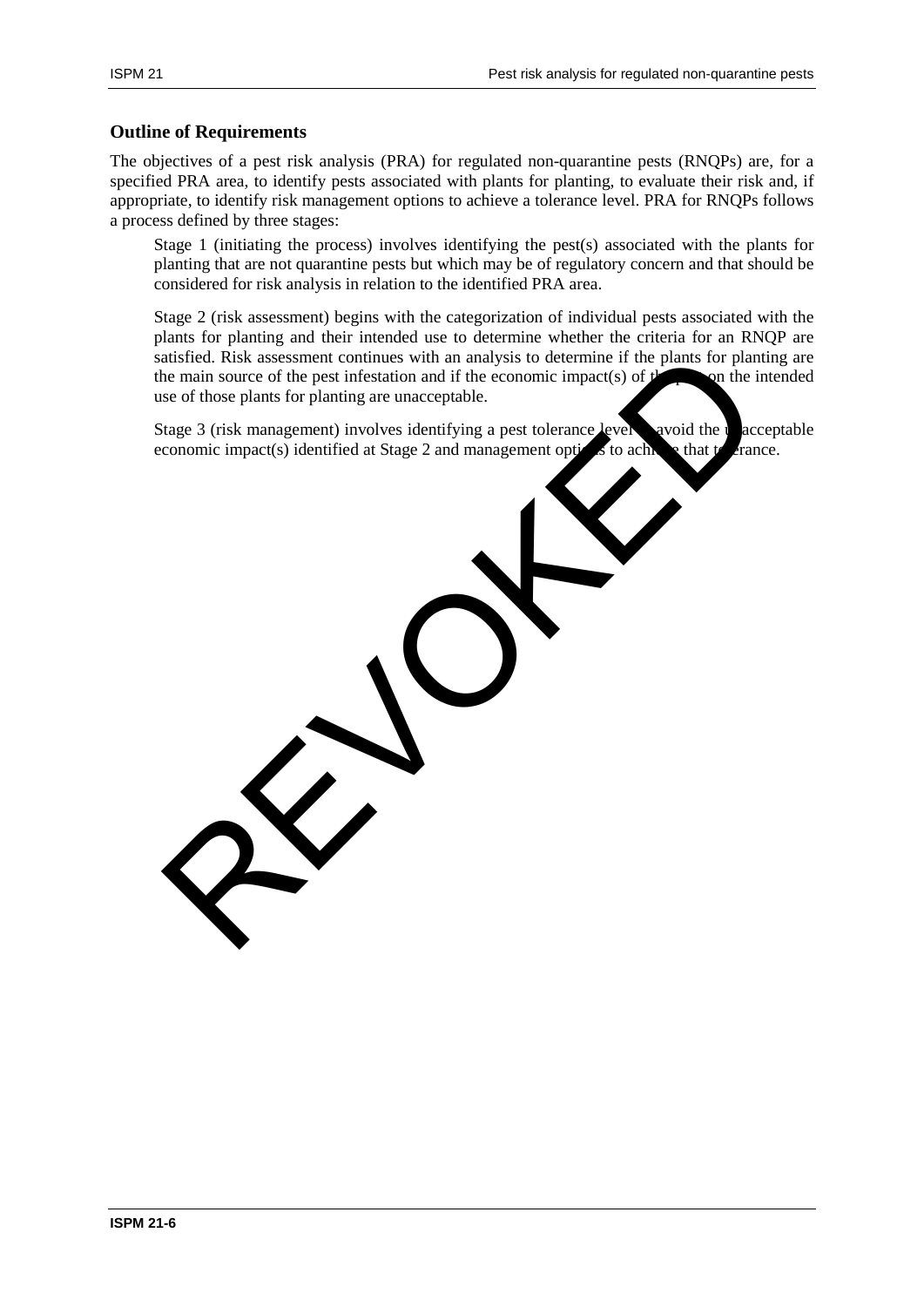## **BACKGROUND**

Certain pests that are not quarantine pests are subject to phytosanitary measures because their presence in plants for planting results in economically unacceptable impacts associated with the intended use of those plants. Such pests are known as regulated non-quarantine pests, are present and often widespread in the importing country, and their economic impact should be known.

The objectives of a PRA for RNQPs are, for a specified PRA area, to identify pests associated with plants for planting, to evaluate their risk and, if appropriate, to identify risk management options to achieve a tolerance level.

Phytosanitary measures for RNQPs should be technically justified as required by the IPPC (1997). The classification of a pest as an RNQP and any restrictions placed on the import of **the plant** species with which it is associated should be justified by PRA.

It is necessary to demonstrate that plants for planting are a pathway for the pearl of that the plants for planting are the main source of infestation (transmission pathway) of the pest that sults in an economically unacceptable impact on the intended use of those plants. It is not necessary to evaluate the probability of establishment or the long-term economic impact of a  $\alpha$  RNOP. Market access (i.e. access to export markets) and environmental effects are not considered relevant for RNOPs, since RNQPs are already present. initial metastanding of certain terms the chinal be technically justified as required by the IPPC (199<br>
raisino of a pest as an RNOP and any restrictions placed on the import of<br>
tis associated should be justified by PRA.<br>

Requirements for official control are set out in ISPM Supplement 1 (*Guidelines on the interpretation and application of the concept of official control for region in the defining criteria of* RNQPs are set out in ISPM 16:2002; these standards showly be taken into account in PRA.

## **1.** Intended Use and Official Cont

Further understanding of certain terms in the definition RNQP may be important for the application of this standard.

### **1.1 Intended use**

The intended use of  $p^{\prime}$  ats for planting may be:

- growing for  $\alpha$  at production of other commodity classes (e.g. fruits, cut flowers, wood, grain)
- increasing the number of the same plants for planting (e.g. tubers, cuttings, seeds, rhizomes)
- to remain planted (e.g. or mamentals); this includes plants that are intended to be used for nity, aesthetic or other use.

Where the  $\mathbf{h}$  ded use is to increase the number of the same plants for planting, this may include the production of  $\epsilon$  ferent classes of plants for planting within a certification scheme, such as for plant breeding or for **the propagation**. As part of a PRA for RNQPs, such a differentiation may be especially relevant in determining damage thresholds and pest risk management options. Distinctions based on these classes should be technically justified.

Distinctions may also be made between commercial use (involving a sale or intention to sell) and noncommercial use (not involving a sale and limited to a low number of plants for planting for private use), where such a distinction is technically justified.

### **1.2 Official control**

"Regulated" in the definition of an RNQP refers to official control. RNQPs are subject to official control in the form of phytosanitary measures for their suppression in the specified plants for planting (see section 3.1.4 of ISPM 16:2002).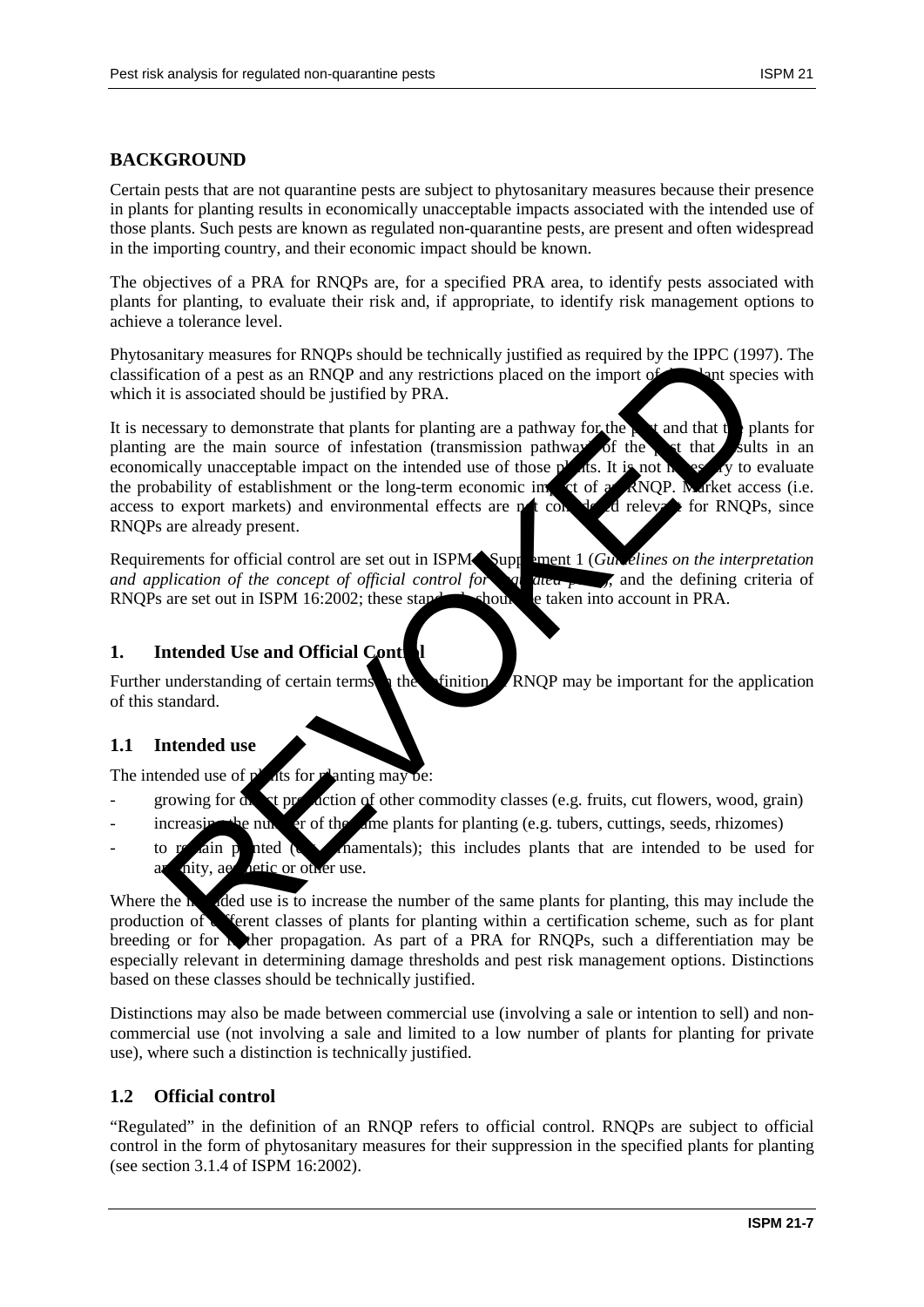Principles and criteria relevant for the interpretation and application of the concept of official control for regulated pests are:

- non-discrimination
- transparency
- technical justification
- enforcement
- mandatory nature
- area of application
- NPPO authority and involvement.

An official control programme for RNQPs can be applied on a national, sub-national or local area basis (see ISPM 5 Supplement 1).

### **REQUIREMENTS**

# PEST RISK ANALYSIS FOR REGULATED NON-QUARANTINE PESTS

In most cases, the following steps will be applied sequential in a PRA but it is not essential to follow a particular sequence. Pest risk assessment needs to be only as complex as technically justified by the circumstances. This standard allows a specific RRA the circumstances. This standard allows a specific PRA necessity, minimal impact, transparency, equivalence,  $s$   $\overline{s}$  and  $\overline{s}$  managed risk and nondiscrimination set out in ISPM 1:1995 as well as the interpretation and application of official control (see ISPM 5 Supplement 1). cial control programme for RNOPs can be applied on a national, sub-national or local cases the following steps will be applied sequential in a Protocontribution cases, the following steps will be applied sequential in a Pr



#### **2. Stage 1: Initiation**

The aim of the initiation stage is to identify the pests of specified plants for planting that may be regulated as RNOPs and that should be considered for risk analysis in relation to the intended use of the plants for planting in  $t'$  identified PRA area.

#### **2.1** Initiation points

The PRA process for  $\bf{R}$   $\rightarrow$  s may be initiated as a result of:

- $\frac{1}{2}$  identification of planting that could act as a pathway for potential RNQPs
- dentification of a pest that could qualify as an RNQP
- $\frac{d}{dt}$  for revision of phytosanitary policies and priorities, including phytosanitary elements of office **L** certification schemes.

### **2.1.1 PRA initiated by the identification of plants for planting that could act as a pathway for RNQPs**

A requirement for a new or revised PRA for plants for planting may arise in situations such as:

- new species of plants for planting are considered for regulation
- a change in susceptibility or resistance of plants for planting to a pest is identified.

Pests likely to be associated with the plants for planting are listed using information from official sources, databases, scientific and other literature or expert consultation. It may be preferable to prioritize the list based on expert judgement. If no potential RNQPs are identified as likely to be associated with the plants for planting, the PRA may stop at this point.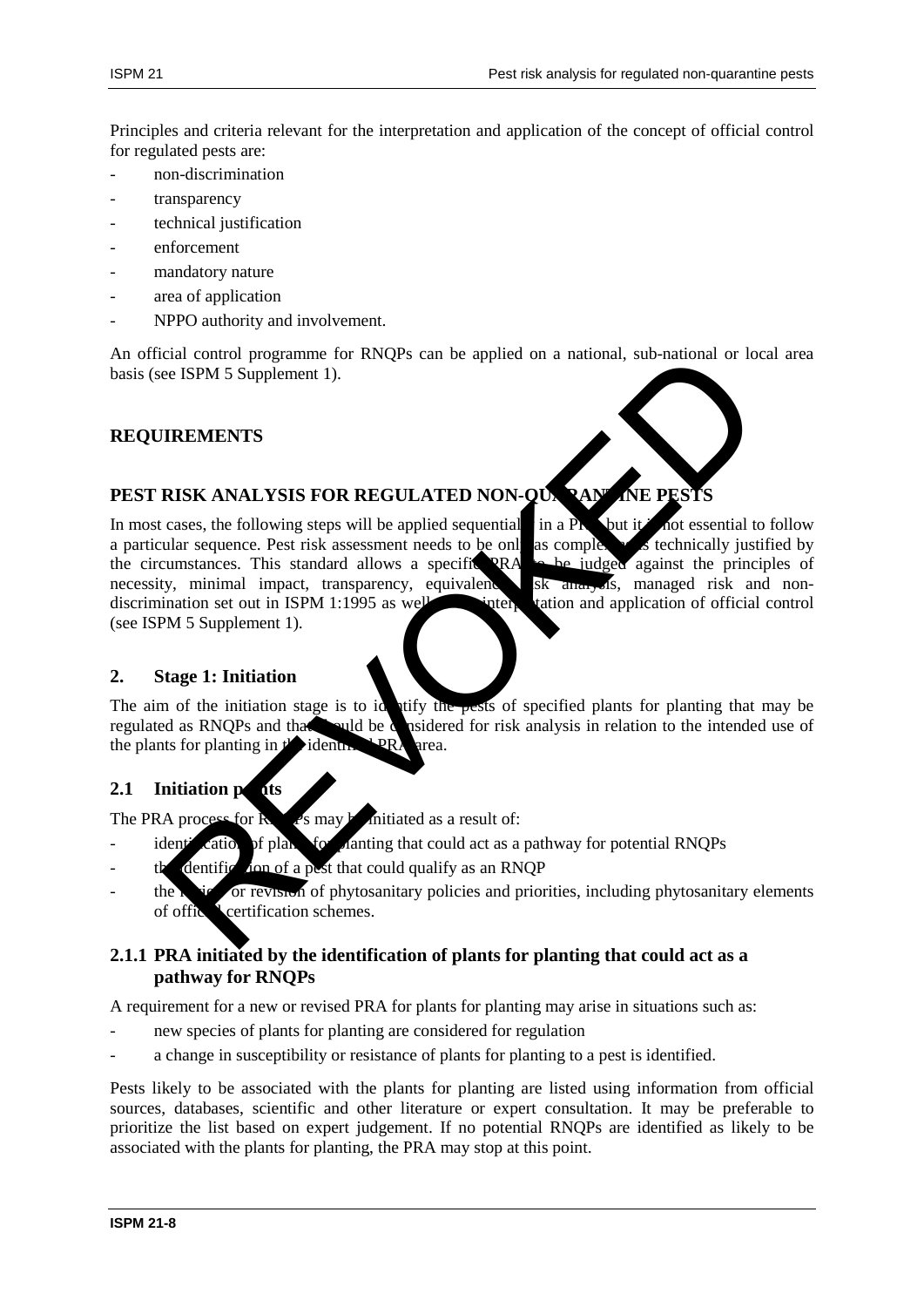## **2.1.2 PRA initiated by a pest**

A requirement for a new or revised PRA on a pest associated with plants for planting may arise in situations such as:

- $i$  identification, through scientific research, of a new risk posed by a pest (e.g. there is a change in pest virulence, or an organism is demonstrated to be a pest vector)
- detection in the PRA area of the following situations:
	- . change in the prevalence or incidence of a pest
	- . change in pest status (e.g. a quarantine pest has become widely distributed, or is no longer regulated as a quarantine pest)
	- . presence of a new pest, not appropriate for regulation as a quarantine pest.

## **2.1.3 PRA initiated by the review or revision of a phytosanitary polynomially**

A requirement for a new or revised PRA for RNOPs may occur due to  $p_0$  by concerns arising from situations such as:

- consideration of an official control programme (e.g. certification scheme) in  $\log t$  the strength of measures to be applied to a pest to avoid unacceptable economic impact of specified RNQP(s) in plants for planting in the PRA area
- in order to extend phytosanitary requirements to import of plants for any intime that are already regulated in the PRA area
- the availability of a new system, process, plant protection proceedure, or new information that could influence a previous decision (e.g. a new treatment or loss of a treatment, or a new diagnostic method)
- a decision is taken to review phy sanitary regulations, requirements or operations (e.g. a decision is made to reclassify a quarantine pest as  $\epsilon$  RNQP)
- a proposal made by another country, by a regional organization (RPPO) or by an international organization (FAO) is assessed
- a dispute arises on phytosanitary measures.

# **2.2 Identification the PRA area**

The PRA area should be identified in order to define the area to which official control is or is intended to be applied and for  $\bf{w}$  information is needed.

# 2.3 Information

Information gathering is an essential element of all stages of PRA. It is important at the initiation stage in order to  $\alpha$ , fy the identity of the pest, its distribution, economic impact and association with the plants for plantice. Other information will be gathered as required to reach necessary decisions as the PRA continues. **PRA initiated by the review or revision of a phytosanitary polymerate or a new or revision of a phytosanitary polymerate in a new or revised PRA for RNQPs may occur due to precise to be applied to a pest to avoid unacce** 

The information for the PRA can come from various sources. The provision of official information on the situation of a pest is an obligation according to the IPPC (Article VIII.1(c)) and facilitated by the official contact points (Article VIII.2).

### **2.4 Review of previous PRAs**

Before performing a new PRA, a check should be made as to whether the plants for planting have, or the pest has, been subject to the PRA process. PRAs for other purposes, such as for quarantine pests, may provide useful information. If there is a previous PRA for an RNQP, its validity should be verified taking into account that circumstances may have changed.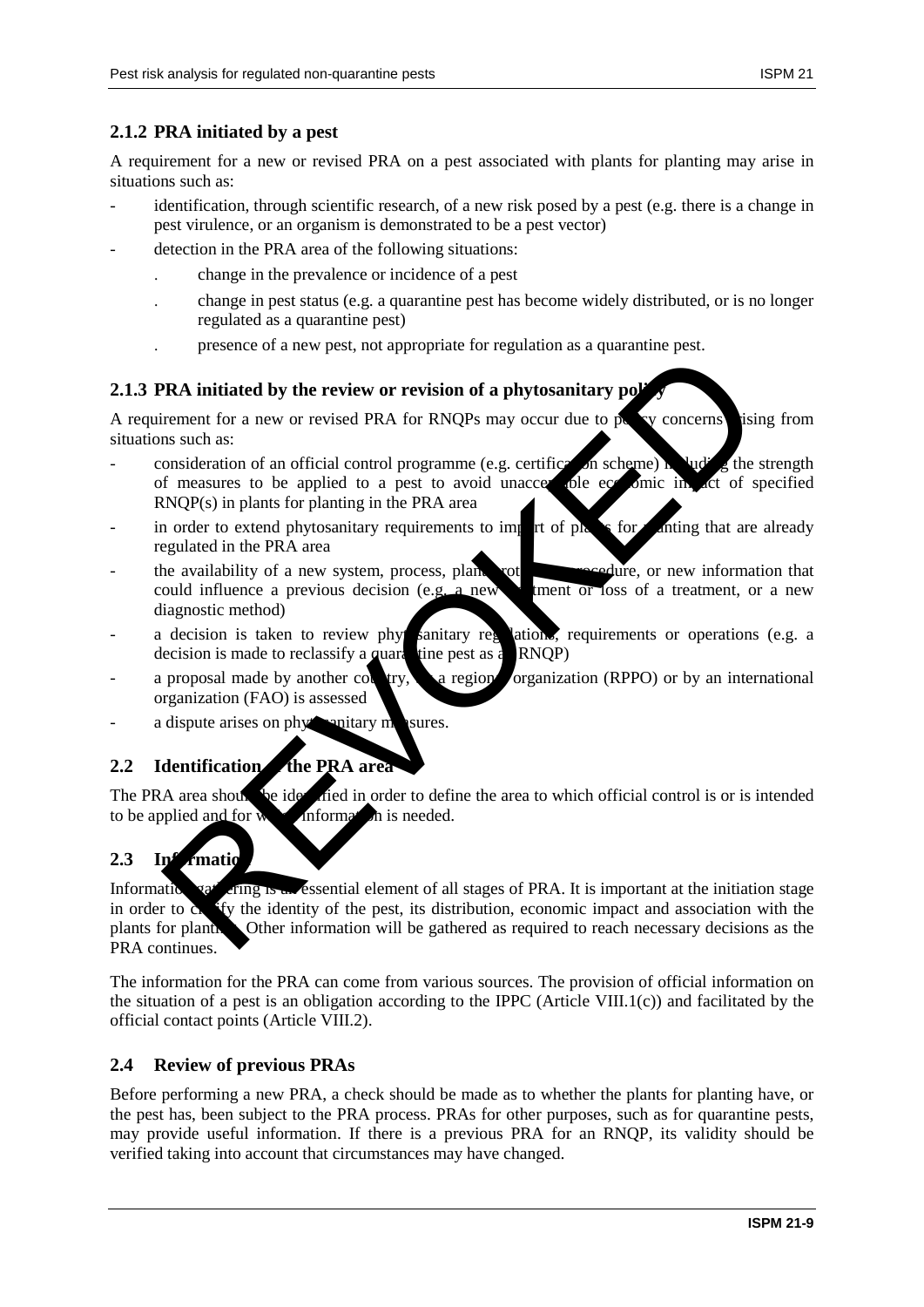## **2.5 Conclusion of initiation**

At the end of the initiation phase the pests associated with the plants for planting that are identified as potential RNQPs are subjected to the next phase of the PRA process.

## **3. Stage 2: Pest Risk Assessment**

The process for pest risk assessment can be divided into three interrelated steps:

- pest categorization
- assessment of the plants for planting as the main source of pest infestation
- assessment of economic impacts associated with the intended use of the plants for planting.

## **3.1 Pest categorization**

At the outset, it may not be clear which pest(s) identified in Stage  $\chi$  require(s) PRA. The categorization process examines for each pest individually whether the criterian in the definition for an RNQP are met.

During the initiation stage a pest or a list of pests has been identified for categorization and further risk assessment. The opportunity to eliminate an organism or *reall* as *om* consideration before indepth examination is undertaken is a valuable characteristic  $\mathbf{\hat{f}}$  the categorization process. Pest categorization<br>
outset, it may not be clear which pest(s) identified in Stage<br>
ization process examines for each pest individually whether the enter the<br>
the initiation stage a pest or a list of pests has been identif

An advantage of pest categorization is that it can be neglected with little evidence. However, the evidence should be sufficient to carry out the categorization adequately.

## **3.1.1 Elements for categorization**

The categorization of a pest as a potential  $R$   $QP$  in specified plants for planting includes the following elements:

- identity of the pest, host plant, part of plant under consideration and the intended use
- association of the pest with the plants for planting and the effect on their intended use
- pest presence and regulator
- indication of economic impact(s) on the intended use of the plants for planting.

# **3.1.1.1 Identity of the est, host plant, part of plant under consideration and the intend**

The following show  $d$  be clearly defined:

- the anti-or the pe
- the host lant that is regulated or potentially to be regulated
- the plant  $\mu$   $(s)$  under consideration (cuttings, bulbs, seeds, plants in tissue culture, rhizomes etc.)
- the intended use.

This is to make sure that the analysis is performed on distinct pests and hosts, and that the biological information used is relevant for the pest, the host plant and intended use under consideration.

For the pest, the taxonomic unit is generally the species. The use of a higher or lower taxonomic level should be supported by a scientifically sound rationale. In the case of levels below the species (e.g. race), this should include evidence demonstrating that factors such as difference in virulence, host range or vector relationships are significant enough to affect the phytosanitary status.

Also for the host, the taxonomic unit is generally the species. The use of a higher or lower taxonomic level should be supported by a scientifically sound rationale. In the case of levels below the species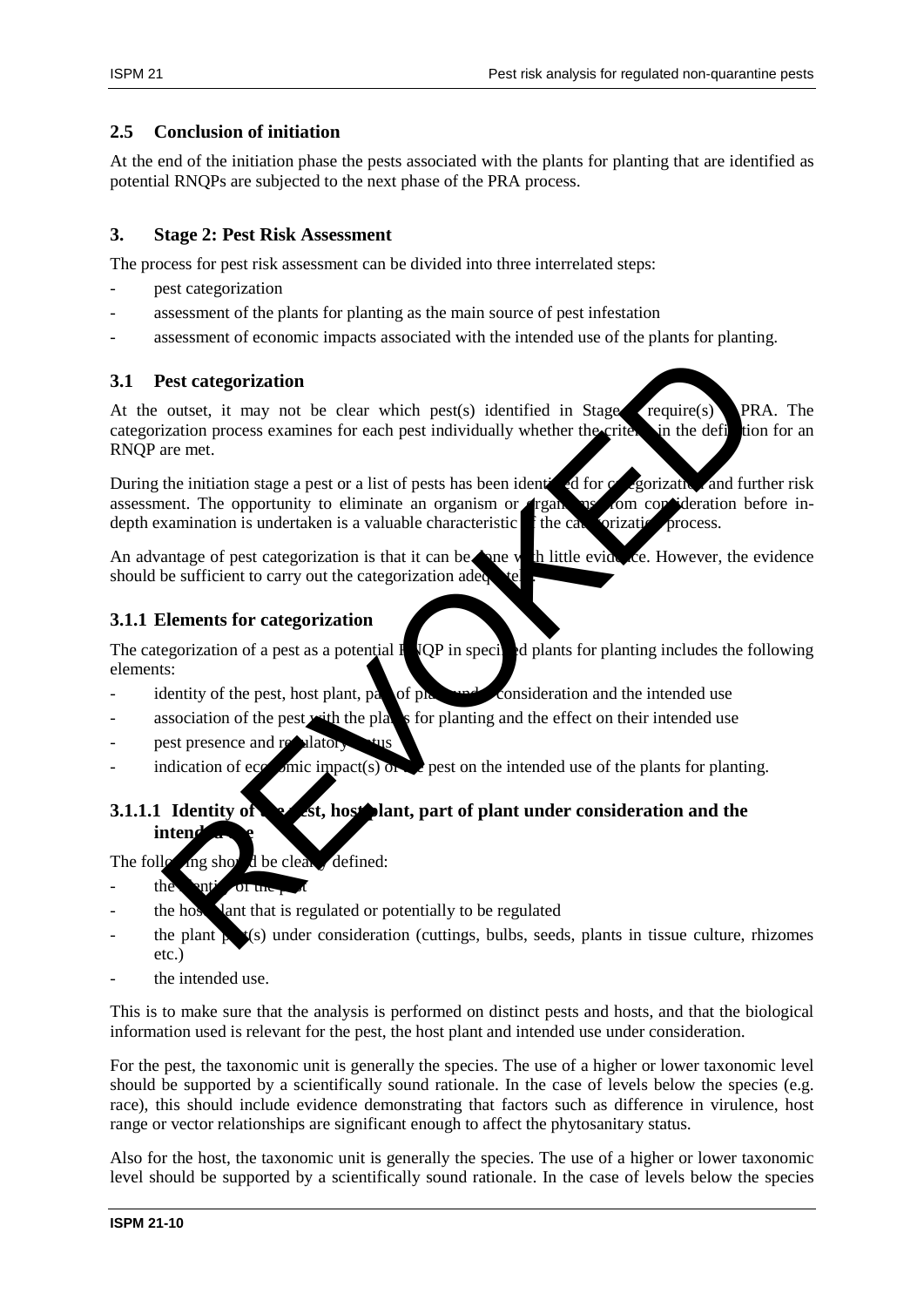(e.g. variety), there should be evidence demonstrating that factors such as difference in host susceptibility or resistance are significant enough to affect the phytosanitary status. Taxa for plants for planting above the species level (genera) or unidentified species of known genera should not be used unless all species in the genus are being evaluated for the same intended use.

## **3.1.1.2 Association of the pest with the plants for planting and the effect on their intended use**

The pest should be categorized taking into account its association with the plants for planting and the effect on the intended use. Where a PRA is initiated by a pest, more than one host may have been identified. Each host species and the plant part under consideration for official control should be assessed separately.

If it is clear from the categorization that the pest is not associated with the plants planting or the plant part under consideration or does not affect the intended use of those  $p$  as, the PRA may stop at this point.

## **3.1.1.3 Pest presence and regulatory status**

If the pest is present and if it is under official control (or being species at for official control) in the PRA area, the pest may meet the criteria for an RNOP and  $tPRA$  process may intimue.

If the pest is not present in the PRA area or is not under official control in the PRA area with respect to the identified plants for planting with the same intended see or not expected to be under official control in the near future, the PRA process may stop at  $\mathbf{h}$  int.

## **3.1.1.4** Indication of economic impact b) of the pest on the intended use of the plants for **planting**

There should be clear indications that the performance and economic impact on the intended use of the plants for planting (see ISPM 5 Supplement 2 Guidelines on the understanding of potential economic importance *and related terms*). clear from the categorization that the pest is not associated with the plantin and the consideration or does not affect the intended use of those plants, the Properties that the metallical control of being the set is pres

If the pest does not cause an economic impact, according to the information available, or there is no information on economic impacts, the PRA may stop at this point.

## **3.1.2 Conclusion of perfect categorization**

If it has been determined that the pest has the potential to be an RNOP, that is:

- $p^{\prime}$  at for p<sup>l</sup> ating are a pathway, and
- it may be unacceptable economic impact, and
- it is present in the PRA area, and
- it is or is expected to be under official control with respect to the specified plants for planting,

the PRA process should continue. If a pest does not fulfil all the criteria for an RNQP, the PRA process may stop.

## **3.2 Assessment of the plants for planting as the main source of pest infestation**

Because the potential RNQP is present in the PRA area, it is necessary to determine whether plants for planting are the main source of pest infestation of those plants or not. In order to do this, all sources of infestation should be evaluated and the results presented in the PRA.

The evaluation of all the sources of infestation is based on the:

- life cycle of the pest and host, pest epidemiology and sources of pest infestation
- determination of the relative economic impact of the sources of pest infestation.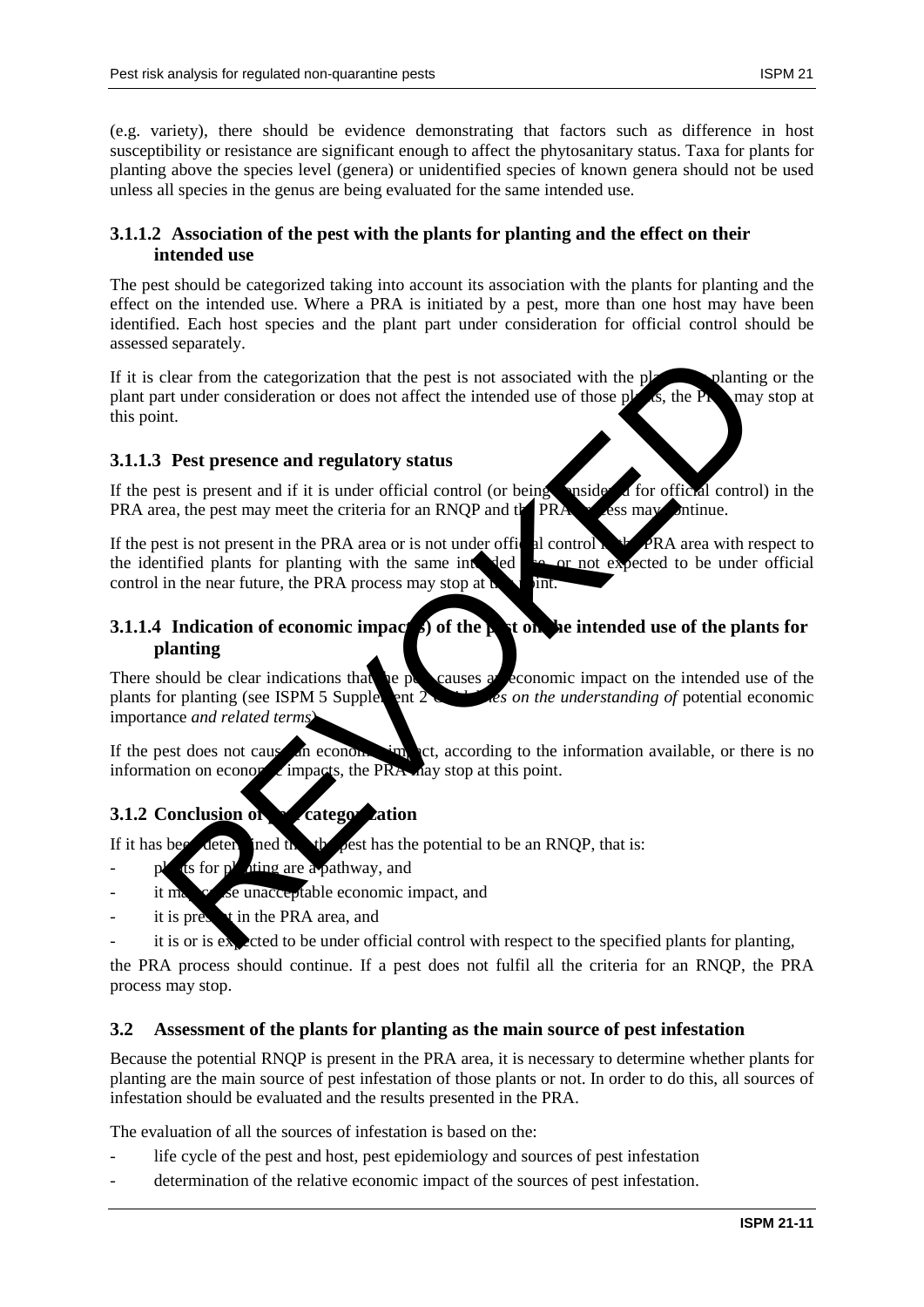In the analysis of the main source of pest infestation, consideration should be given to conditions in the PRA area and the influence of official control.

#### **3.2.1 Life cycle of the pest and the host, pest epidemiology and sources of pest infestation**

The aim of this part of the assessment is to evaluate the relationship between the pest and the plants for planting, and to identify all the other sources of pest infestation.

The identification of all the other sources of infestation is performed through the analysis of the pest and host life cycles. Different sources or pathways of pest infestation may include:

- soil
- water
- air
- other plants or plant products
- vectors of the pest
- contaminated machinery or modes of transport
- by-products or waste.

Pest infestation and spread may occur as a result of natural movement (including wind, vectors and waterways), human action or other means from these sources of infestion. The characteristics of the pathways should be examined.

### **3.2.2 Determination of the relative economic impact of the sources of pest infestation**

The aim of this part of the assessment is to  $d'$  extintive the importance of the pest infestation associated with the plants for planting relative to the other sources of infestation in the PRA area and the intended use of those plants. Information from section  $\lambda$  3.2.1 should be used.

The evaluation will address the importance of the perfectation in the plants for planting on the epidemiology of the pest. The evaluation will also address the contribution of other sources of infestation to the development of the performance of all  $\frac{1}{\sqrt{1-\frac{1}{\sqrt{1-\frac{1}{\sqrt{1-\frac{1}{\sqrt{1-\frac{1}{\sqrt{1-\frac{1}{\sqrt{1-\frac{1}{\sqrt{1-\frac{1}{\sqrt{1-\frac{1}{\sqrt{1-\frac{1}{\sqrt{1-\frac{1}{\sqrt{1-\frac{1}{\sqrt{1-\frac{1}{\sqrt{1-\frac{1}{\sqrt{1-\frac{1}{\sqrt{1-\frac{1}{\sqrt{1-\frac{1}{\sqrt{1-\frac{1}{\sqrt{1-\$ these sources may be influenced by  $\frac{1}{\sqrt{2}}$  tors such as: The particular of the particular and post-harvest<br>
the plants or plant products<br>
ordinarianted machinery or modes of transport<br>
y-products or waste.<br>
y-products or waste.<br>
Y-products or waste.<br>
Y-products or waste.<br>
System

- the number of  $p$  life cycles on the plants for planting (e.g. monocyclic or polycyclic pests)
- $reproductive$  blogy of the pest
- pathway efficiency, including mechanisms of dispersal and dispersal rate
- $\frac{1}{\sqrt{2}}$  secondary in station and anomission from the plants for planting to other plants
- climatological factors
- $\frac{1}{\sqrt{2}}$  actices, pre- and post-harvest
- soil typ
- the susceptibility of the plants (e.g. young plant stages could be more or less susceptible to different pests; host resistance/susceptibility)
- presence of vectors
- presence of natural enemies and/or antagonists
- presence of other susceptible hosts
- pest prevalence in the PRA area
- impact or potential impact of the official control applied in the PRA area.

The different types and rates of pest transmission from the initial infestation in the plants for planting (seed to seed, seed to plant, plant to plant, within plant) may be important factors to consider. Their importance may depend on the intended use of the plants for planting and should be assessed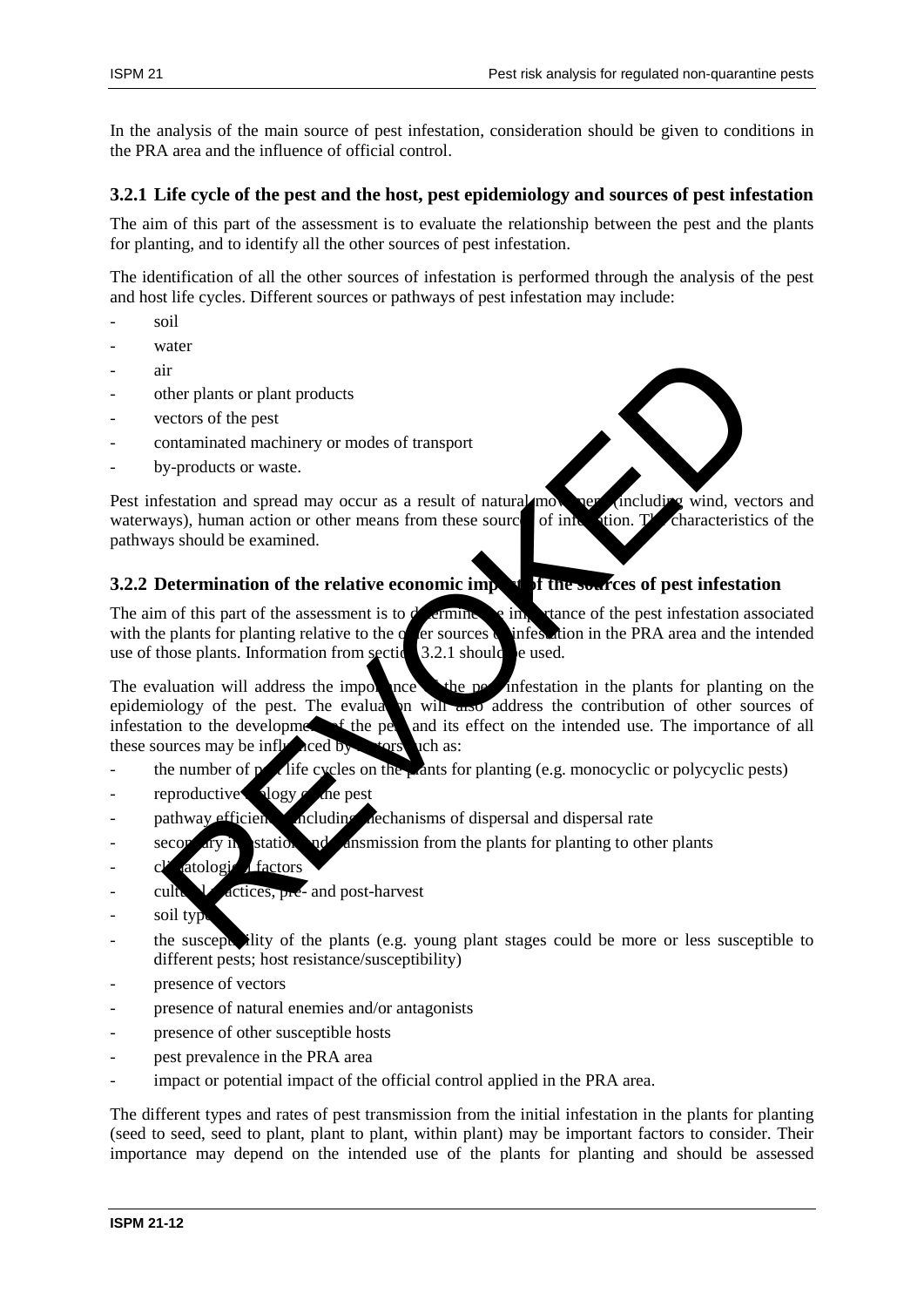accordingly. For example the same initial pest infestation may have significantly different impacts in/on seed for further propagation or plants for planting intended to remain planted.

Other factors may influence the evaluation of the plants for planting as the main source of infestation as compared to other sources. These may include pest survival and controls during production, transport or storage of the plants.

## **3.2.3 Conclusion of the assessment of the plants for planting as the main source of pest infestation**

Pests that are mainly transmitted by the plants for planting and which affect the intended use of those plants are subjected to the next stage of the risk assessment to establish whether there are unacceptable economic impacts.

Where plants for planting are found not to be the main source of infestation,  $\mathcal{L}PRA$  w stop at this point. In cases where other sources of infestation are also relevant their contribution to the damage on the intended use of the plants for planting should be evaluated.

## **3.3 Assessment of economic impacts on the intended use of the plants in planting**

Requirements described in this step indicate the information  $\mathbf{r}$  and to conduct an analysis to determine if there are unacceptable economic impacts. Economic in the sets may have previously been analysed for the development of official control programmes for the  $\alpha$  plants for planting with the same intended use. The validity of any data showled be checked as circumstances and information may have changed. ic impacts.<br>
The plants for planting are found not to be the main source of infestation<br>
The case where other sources of infestation are also relevant their consumition to the<br>
Indeed use of the plants for planting should

Wherever appropriate, quantitative data  $t'$  will wide monetary values should be obtained. Qualitative data such as relative production or quality  $\lambda$  els before and after infestation by the pest may also be used. The economic impact resulting from the pest may vary depending on the intended use of the plants for planting and this should server be also into account.

In cases where there is more than one source of intestation, the economic impact resulting from the pest on the plants for planting should be demonstrated to be the main source of the unacceptable economic impact.

### **3.3.1 Pest effects**

As the pest is **present** in the PRA **area, detailed information should be available about its economic** impact in that a h. Sc. tiff data, regulatory and other information from the national and international literature showled be consulted and documented as appropriate. Most of the effects considered during the economic analysis will be direct effects on the plants for planting and their intended us

Relevant factors determining economic impacts include:

- reduction of quantity of marketable yield (e.g. reduction in yield)
- reduction of quality (e.g. reduced sugar content in grapes for wine, downgrading of marketed product)
- extra costs of pest control (e.g. roguing, pesticide application)
- extra costs of harvesting and grading (e.g. culling)
- costs of replanting (e.g. due to loss of longevity of plants)
- loss due to the necessity of growing substitute crops (e.g. due to need to plant lower yielding resistant varieties of the same crop or different crops).

In particular cases, pest effects on other host plants at the place of production may be considered relevant factors. For example, some varieties or species of host plants may not be seriously affected by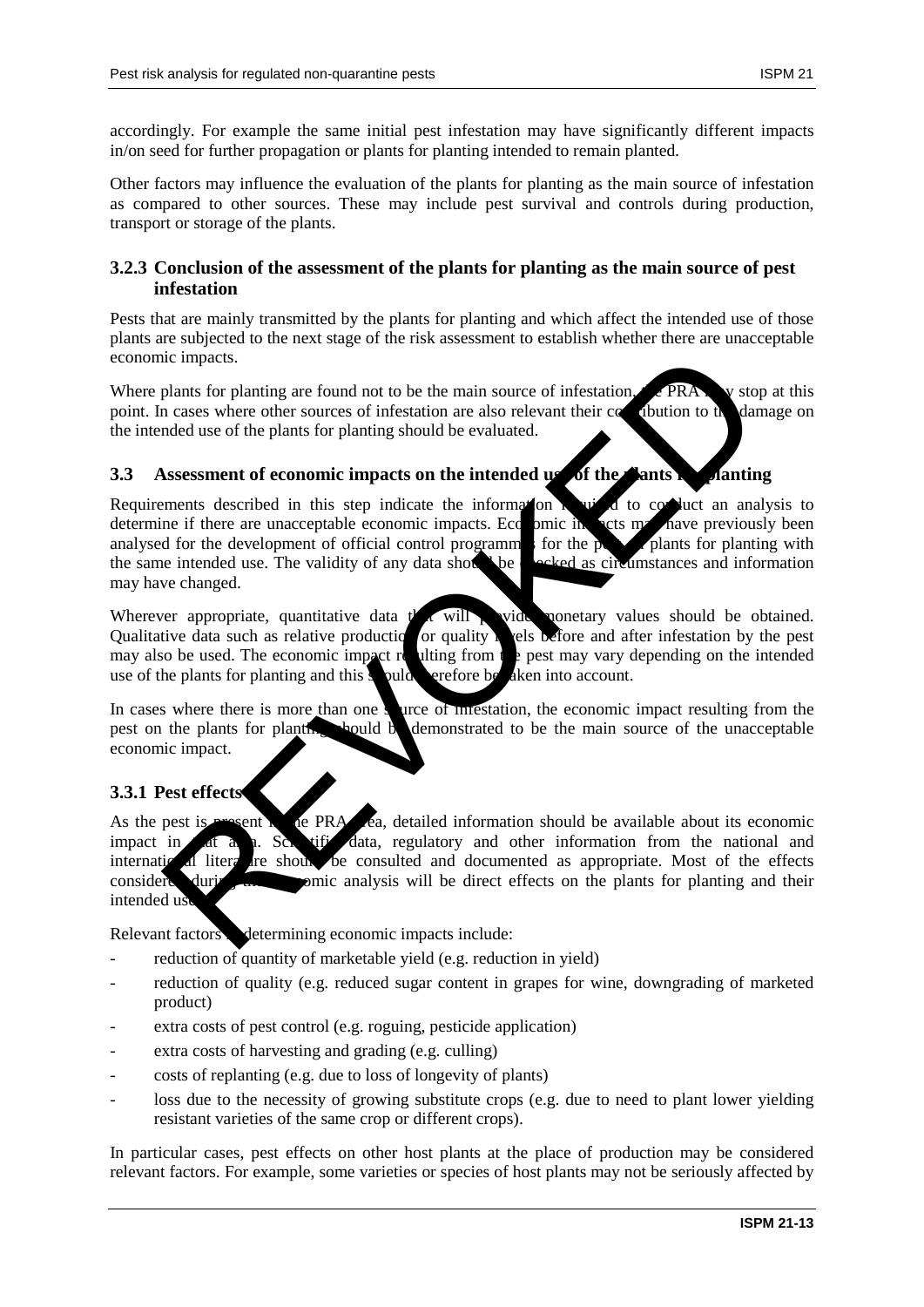an infestation of the assessed pest. However, the planting of such an infested host plant may have a major effect on the more susceptible hosts at places of production in the PRA area. In such cases the assessment of the consequences of the intended use of those plants may include all relevant host plants grown at the place of production.

In some cases, economic consequences may only become apparent after a long period of time (e.g. a degenerative disease in a perennial crop, a pest with a long-lived resting stage). Furthermore, the infestation in the plants may result in contamination of places of production with a consequential impact on future crops. In such cases the consequences on intended use may extend beyond the first production cycle.

Pest consequences such as impacts on market access or environmental health are not considered relevant factors in determining economic impacts for RNQPs. The ability to act as a vector for other pests may nevertheless be a relevant factor.

## **3.3.2 Infestation and damage thresholds in relation to the intended use**

Data, either quantitative or qualitative, should be available regarding the level  $\epsilon$  damage of the pest on the intended use of the plants for planting for all relevant sources of infestation  $\mathbf{r}$ . PRA area. In cases where plants for planting are the only source of infestation, the data provide the basis for cases where plants for planting are the only source of infestation, the data determining infestation thresholds and the resultant dama three basis in relation determining infestation thresholds and the resultant damage three  $\sigma$  in relation to the economic impact on the intended use. If actors in determining conomic inpacts for RNOPs. The ability to act as a vector from any nevertheless be a relevant factor.<br>
Inferstation and damage thresholds in relation to the intended use of the plants for planting

Where other sources of infestation are also relevant their elative controller to the total damage should be assessed. The proportion of damage caused by the pest on the plants for planting should be compared with the proportion from other sources to  $\alpha$  mine their relative contribution to the damage thresholds in relation to the intended use of the plants.

Determination of infestation thresholds will assist in the lentification of appropriate tolerance levels at the pest risk management stage (see ection 4.4).

In cases where there is a lack of quantitative information on pest damage caused by the initial level of pest infestation in the plants solution planting, expert judgement could be used on the basis of information obtained in sections  $3.2.1$  and  $3.2.2$ 

## **3.3.3 Analysis of conomic consequences**

As determined above,  $\frac{1}{\sqrt{2}}$  of the effects of a pest, e.g. damage, will be of a commercial nature within the country. These effects showld be identified and quantified. It may be useful to consider the negative ect of est-induced changes to producer profits that result from changes in production  $costs$ , yields or

# **3.3.3.1 Analytical techniques**

There are analytical techniques that can be used in consultation with experts in economics to make a more detailed analysis of the economic effects of an RNQP. These should incorporate all of the effects that have been identified. These techniques (see section 2.3.2.3 of ISPM 11:2004) may include:

- *Partial budgeting.* This will be adequate, if the economic effects induced by the action of the pest to producer profits are generally limited to producers and are considered to be relatively minor.
- *Partial equilibrium.* This is recommended if, under point 3.3.3, there is a significant change in producer profits, or if there is a significant change in consumer demand. Partial equilibrium analysis is necessary to measure welfare changes, or the net changes arising from the pest impacts on producers and consumers.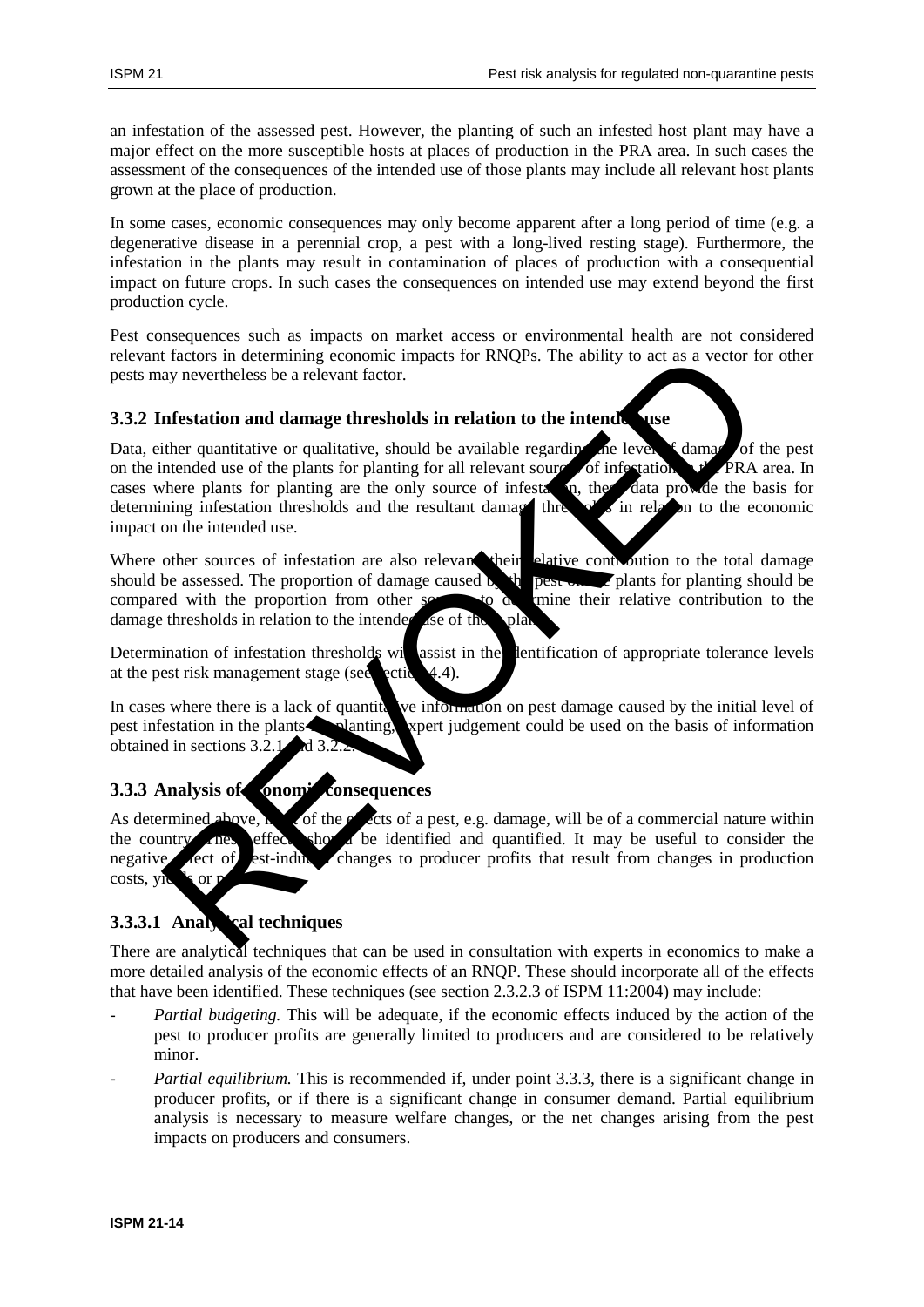Data on the economic impact of the pest on the intended use of the plants for planting should be available for the PRA area and an economic analysis may be available. For some effects of the pests there may be uncertainties or variability in the data and/or only qualitative information may be available. Areas of uncertainty and variability should be explained in the PRA.

The use of certain analytical techniques is often limited by the lack of data, by uncertainties in the data, and by the fact that for certain effects only qualitative information can be obtained. If quantitative measurement of the economic consequences is not feasible, qualitative information about the consequences may be provided. An explanation of how this information has been incorporated into decisions should also be provided.

### **3.3.4 Conclusion of the assessment of economic consequences**

The output of the assessment of economic consequences described in this step show hormally be in terms of a monetary value. The economic consequences can also be expressed qualitatively (such as relative profit before and after infestation) or using quantitative measures without monetary terms (such as tonnes of yield). Sources of information, assumptions and method of analysis should be clearly specified. An assessment will need to be made as to whether the economic consequences are acceptable or unacceptable. If the economic consequences are considered a septable  $\mathcal{I}$ . little damage or damage is largely from sources other than the plants for planting  $\lambda$  then the PRA may stop. Contained the difference of the contained the particular contains the product of the sesses and of conomic consequences described in this step particular f a monetary value. The conomic consequences can also be expressed

### **3.4 Degree of uncertainty**

Estimation of economic impact and the relative importance of sources of infestation may involve uncertainties. It is important to document the areas of uncertainty and the degree of uncertainty in the assessment, and to indicate where expert judgement  $\epsilon$  between used. This is necessary for transparency and may also be useful for identifying and prioritizing research needs.

### **3.5 Conclusion of the pest risk sessment stage**

As a result of the pest risk assessment, a quantitative evaluation of the plants for planting being the main source of infestation  $\alpha$  the pest and a corresponding quantitative or qualitative estimate of the economic consequences have been obtained and documented, or an overall rating could have been assigned.

Measures are not it fied if the risk is considered acceptable or should be accepted because it is not manageable through  $\alpha$  for  $\alpha$  control for example, natural spread from other sources of infestation). Countries may determine that an appropriate level of monitoring or audit is maintained to ensure that future changes in the pest  $r<sub>k</sub>$  are identified.

Where  $p_k$  is for planting have been identified as the main source of infestation for a pest and an unacceptable conomic impact on the intended use of these plants has been demonstrated, pest risk management may be considered as appropriate (Stage 3). These evaluations, together with associated uncertainties, are whized in the pest risk management stage of the PRA.

### **4. Stage 3: Pest Risk Management**

The conclusions from pest risk assessment are used to decide whether risk management is required and the strength of measures to be used.

If the plants for planting are assessed as being the main source of infestation of the pests and the economic impact on the intended use of those plants is found to be unacceptable (Stage 2), then risk management (Stage 3) is used to identify possible phytosanitary measures with the aim of suppression and thereby will reduce the risk to, or below, an acceptable level.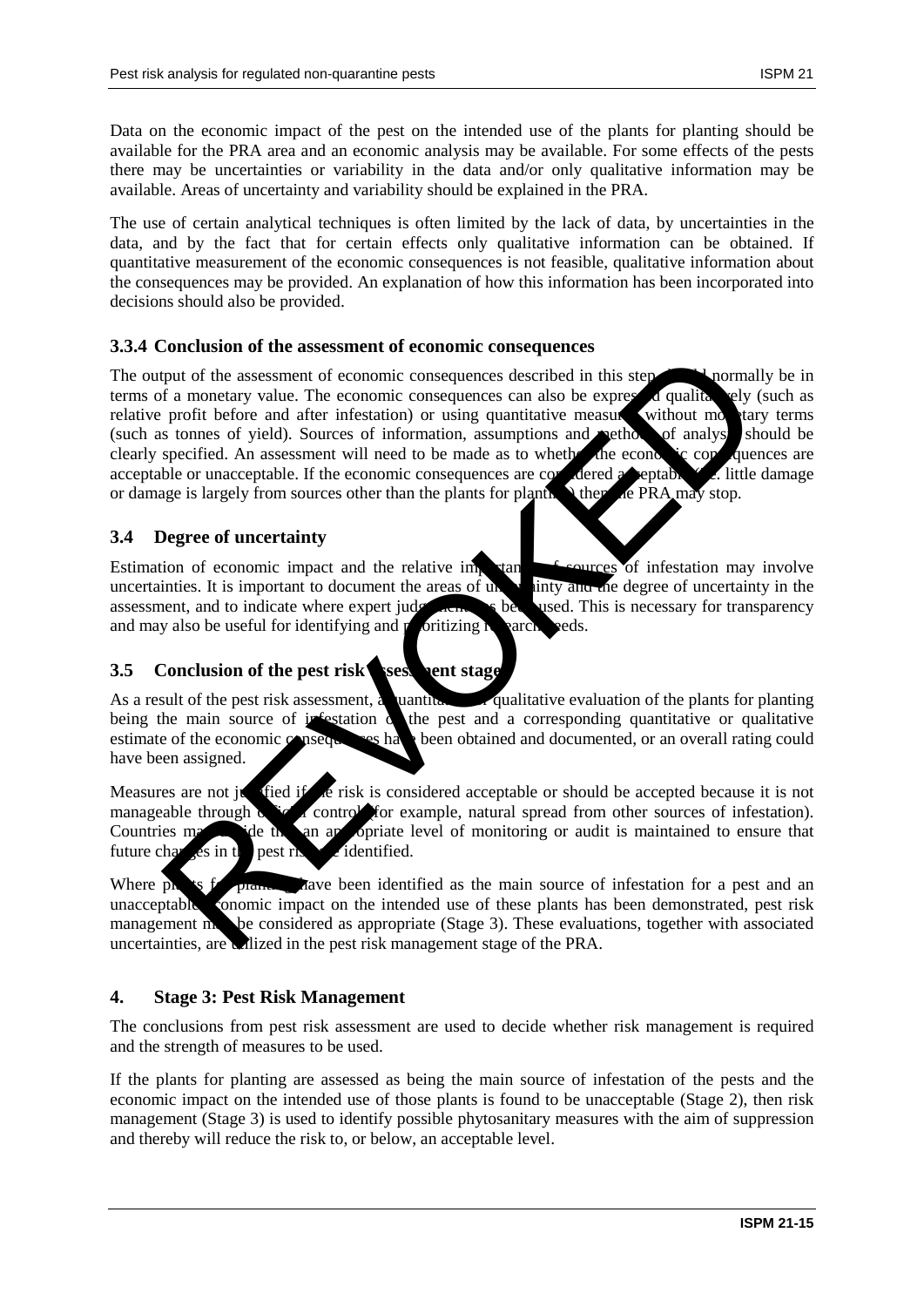The most commonly used option for pest risk management for an RNQP is the establishment of measures to achieve an appropriate pest tolerance level. The same tolerance level should be applied for domestic production and import requirements (see section 6.3 of ISPM 16:2002).

## **4.1 Technical information required**

The decisions to be made in the pest risk management process will be based on the information collected during the preceding stages of PRA, particularly the biological information. This information will comprise:

- reasons for initiating the process
- importance of the plants for planting as a source of the RNQP
- evaluation of the economic consequences in the PRA area.

# **4.2 Level and acceptability of risk**

In implementing the principle of managed risk, countries should decide what level of risk acceptable for them.

The acceptable level of risk may be expressed in a number of way, such a

- reference to the existing acceptable level of risk for domestic production
- indexed to estimated economic losses
- expressed on a scale of risk tolerance
- compared with the level of risk accepted by other qualities.

# **4.3** Factors to be taken into account in the identification and selection of appropriate **risk management options**

Appropriate measures should be chosen based on their effectiveness in limiting the economic impact of the pest on the intended use of the plants for planting. The choice should be based on the following considerations, which include several of the principles of plant quarantine as related to international trade (ISPM 1:1993): valuation of the economic consequences in the PRA area.<br>
Level and acceptability of risk<br>
ementing the principle of managed risk, countries should decide what<br>
in.<br>
in.<br>
i.<br>
i.e.<br>
reptable level of risk may be expressed i

- *Phytosanitary measures shown* to *cost-effective and feasible*. The measure should not be more costly the the economic impact.
- *Principle of*  $\tilde{h}$  *immaging impact*". Measures should not be more trade restrictive than necessary.
- Assessment of existing phytomatary requirements. No additional measures should be imposed if  $ex<sup>i</sup>$  ang m sures  $e<sup>i</sup>$  effective.
- ciple **Principle of "equivalence**". If different phytosanitary measures with the same effect are identified, they should be accepted as alternatives.
- *Princip* of "non-discrimination". Phytosanitary measures in relation to import should not be more string at than those applied within the PRA area. Phytosanitary measures should not discriminate between exporting countries of the same phytosanitary status.

## **4.3.1 Non-discrimination**

There should be consistency between import and domestic requirements for a defined pest (see ISPM 5 Supplement 1):

- Import requirements should not be more stringent than domestic requirements.
- Domestic requirements should enter into force before or at the same time as import requirements.
- Domestic and import requirements should be the same or have an equivalent effect.
- Mandatory elements of domestic and import requirements should be the same.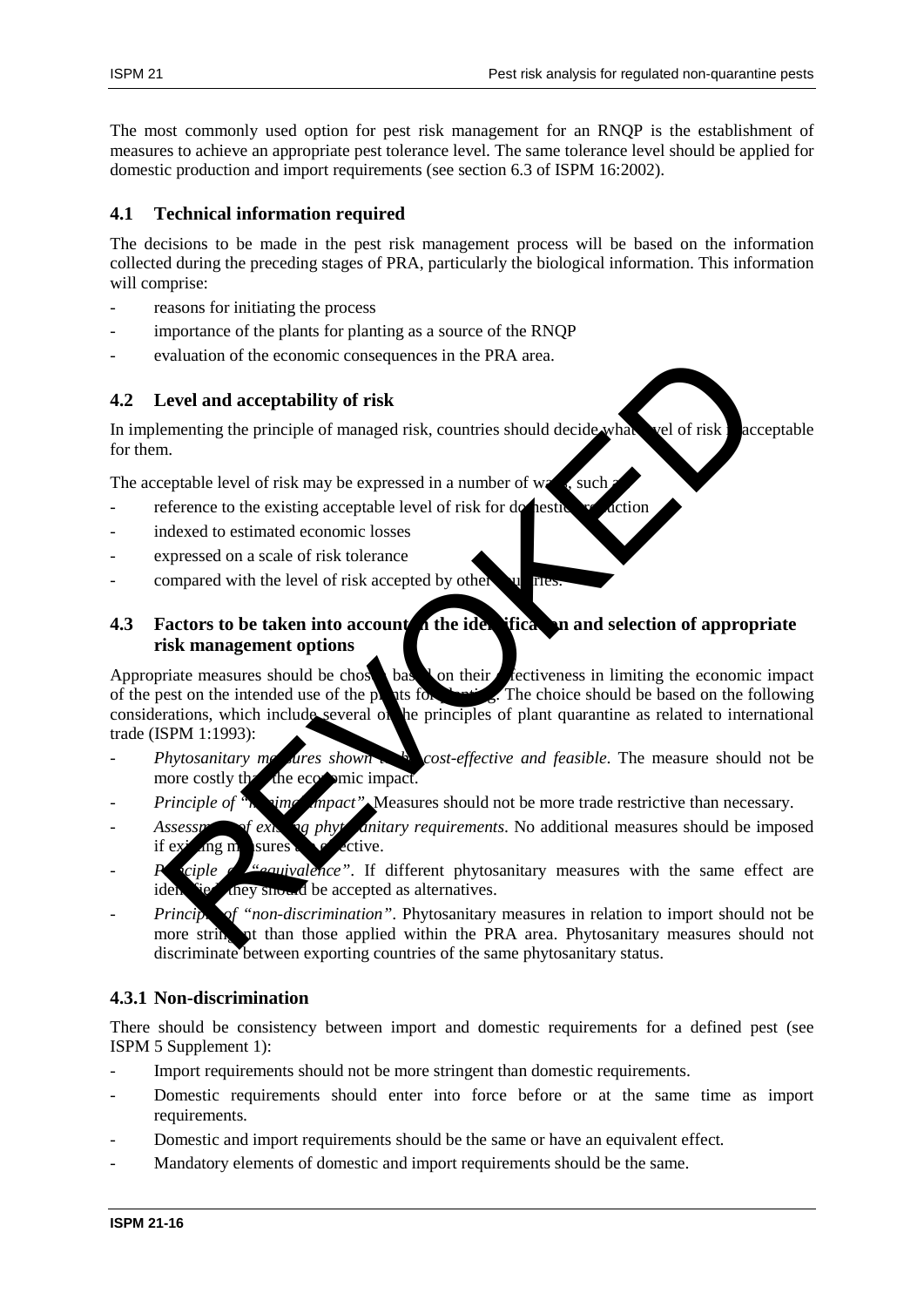- The intensity of inspection of imported consignments should be the same as equivalent processes in domestic control programmes.
- In the case of non-compliance, the same or equivalent actions should be taken on imported consignments as are taken domestically.
- If a tolerance is applied within a national programme, the same tolerance should be applied to equivalent imported material, e.g. same class within a certification scheme or same stage of development. In particular, if no action is taken in the national official control programme because the infestation level does not exceed a particular level, then no action should be taken for an imported consignment if its infestation level does not exceed that same level. At entry, compliance with import tolerance may be determined by inspection or testing. The tolerance for domestic consignments should be determined at the last or most appropriate point where official control is applied.
- If downgrading or reclassifying is permitted within a national official control programme, similar options should be available for imported consignments.

In cases where countries have, or are considering, import requirements  $\sum$  RNQPs in plants for planting that are not produced domestically, phytosanitary measures sould be technically distributed.

The measures should be as precise as possible concerning the species of ants for planting (including different classes, for example within a certification scheme) and  $\mathbf{h}$ ,  $\mathbf{r}$  dended  $\mathbf{r}$  to prevent barriers different classes, for example within a certification scheme) and the vended to trade such as by limiting the import of products where this is not just fied.

### **4.4 Tolerances**

For RNQPs, the establishment of appropriate to research examples can be used to reduce the risk to an acceptable level. These tolerances should be based on the level **best** festation (the infestation threshold) in plants for planting that result in an unacce table economic impact. Tolerances are indicators that, if exceeded, are likely to result in unacceptable impacts on plants for planting. If infestation thresholds have been determined during the risk assessment stage, these should be considered in establishing appropriate tolerances. Tolerance level should take into account appropriate scientific information including: ontrol is applied.<br>
If downgrading or reclassifying is permitted within a national office<br>
from arrongading or reclassifying is permitted within a national office<br>
summar options should be available for imported consignmen

- $intended use of the  $P$  and  $P$$
- $biploq$  in particular epidemiological characteristics, of the pest
- $-$  susceptibility the host
- sampling procedures (including confidence intervals), detection methods (with estimates of the precision, vability of identification
- $rel<sub>z</sub>$  conship  $l<sub>z</sub>$  tween the pest level and the economic losses
- $\chi$  cultural practices in PRA area.

The above information may be derived through reliable research and also through the following:

- experience ith official control programmes within the country for the plants for planting concerned
- experience from certification schemes for the plants for planting
- history of imports of the plants for planting
- data regarding interactions between the plant, the pest and the growing conditions.

### **4.4.1 Zero tolerance**

Zero tolerance is not likely to be a general requirement. A zero tolerance may be technically justified in situations or combination of situations such as:

where plants for planting are the only source of pest infestation in relation to the intended use of those plants and any level of pest infestation would result in an unacceptable economic impact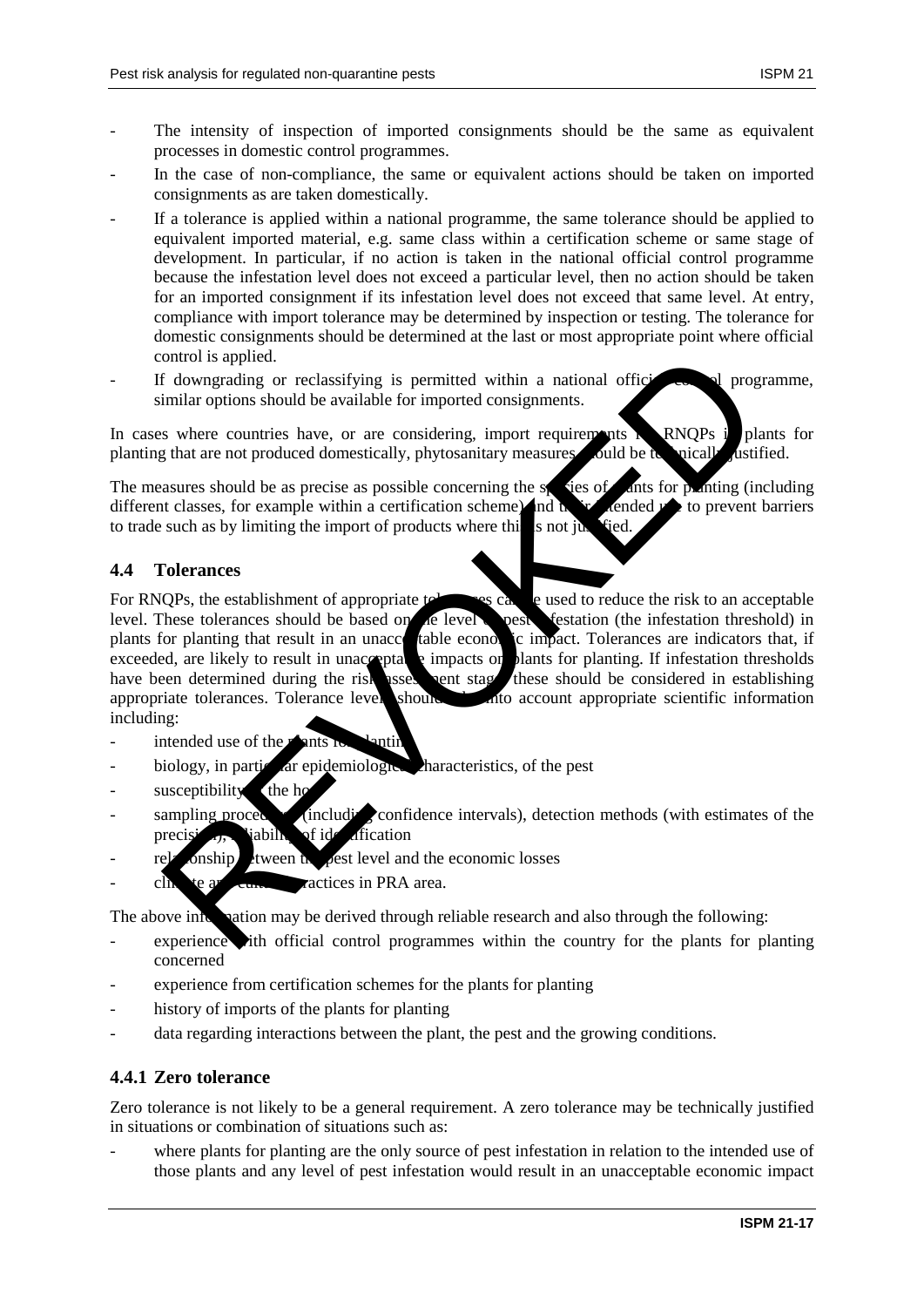(e.g. nuclear stock for further propagation, or a virulent degenerative disease where the intended use is further propagation)

- the pest fulfils the defining criteria of an RNQP and an official control programme is in place requiring pest freedom in plants for planting (zero tolerance) for the same intended use for all domestic places of production or production sites. Similar requirements could be used as described in ISPM 10:1999.

### **4.4.2 Selection of an appropriate tolerance level**

Based on the above analysis, a tolerance level should be selected which aims to avoid an unacceptable economic impact as assessed under 3.3.4.

#### **4.5 Options to achieve the required tolerance levels**

There are a number of options that may achieve the required tolerance. Certification schemes are often useful for attaining the required tolerance and may include elements that may be relevant  $\Gamma$  all of the management options. Mutual recognition of certification schemes may acilitate trade of healthy plant material. However some aspects of certification schemes (e.g. varietal purity) and relevant (see section 6.2 of ISPM 16:2002). Deprivant to achieve the required tolerance levels<br>
are a number of options that may achieve the required tolerance. Centration schmes required to<br>
the achieve to cataling the equivalence and may include elements that in<br>

Management options may consist of a combination of two or  $\mathbf h$  options (see ISPM 14:2002). Sampling, testing and inspection for the required tolerance may be reveal for all the management options.

These options may be applied to:

- area of production
- place of production
- parent stock
- consignment of plants for planti

Section 3.4 of ISPM 11:2004 also provides information on the identification and selection of risk management options.

#### **4.5.1 Area of production**

The following options may be applied to the area of production of the plants for planting:

- treatm
- are of low  $\nu$  st prevalence
- are vhere the absent
- buffer pes (e.g. rivers, mountain ranges, urban areas)
- monitoring urvey.

### **4.5.2 Place of production**

The following options may be applied to the place of production of the plants for planting to achieve a required tolerance:

- isolation (place or time)
- pest free place of production or pest free production site (see ISPM 10:1999)
- integrated pest management
- cultural practices (e.g. roguing, pest and vector control, hygiene, preceding crop, previous treatment)
- treatments.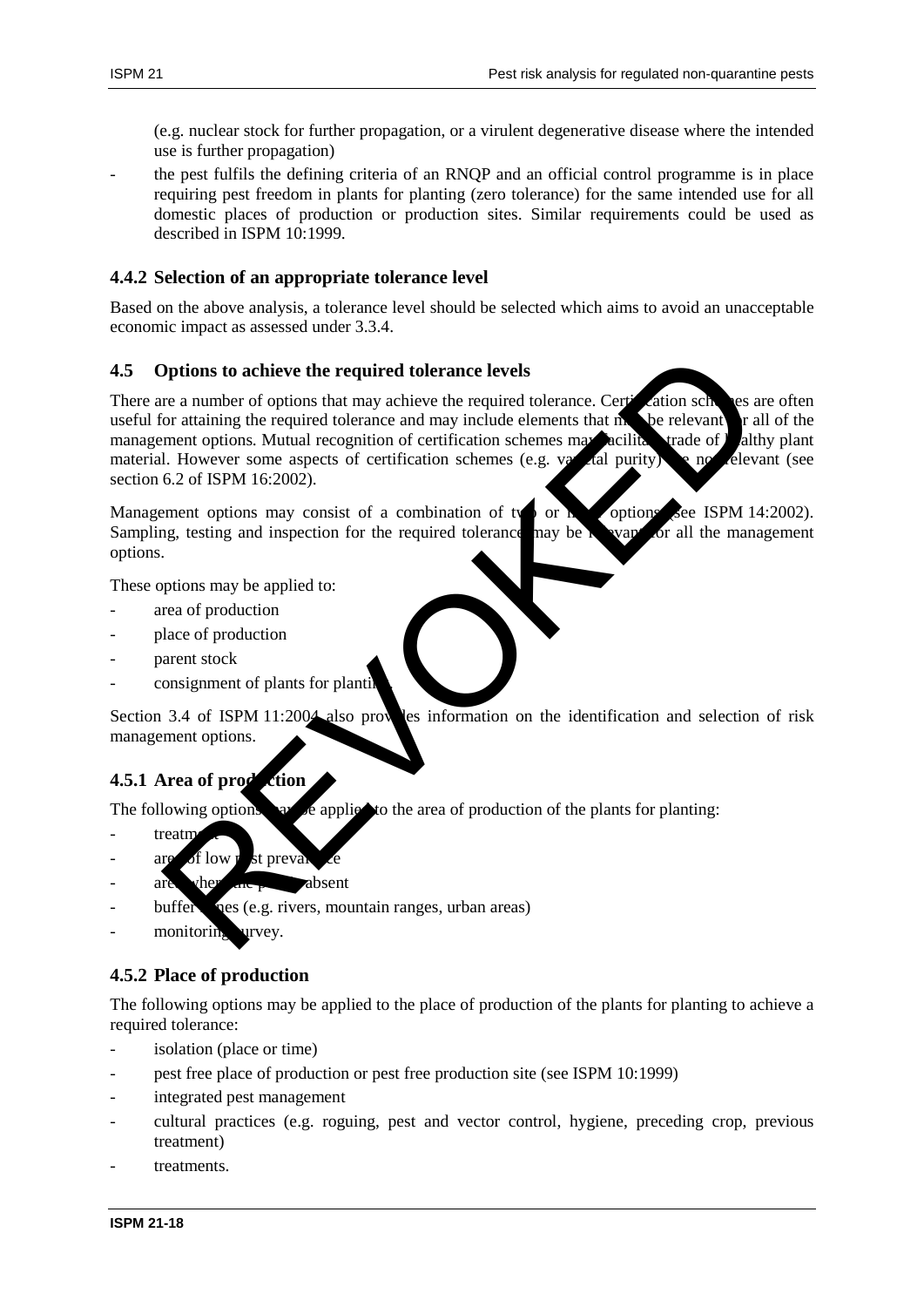## **4.5.3 Parent stock**

The following options may be applied to the parent stock of the plants for planting to achieve a required tolerance:

- treatment
- use of resistant varieties
- use of healthy planting material
- sorting and roguing
- selection of propagating material.

## **4.5.4 Consignment of plants for planting**

The following options may be applied to consignment of plants for planting the viewe a required tolerance:

- treatment
- $\alpha$  conditions of preparation and handling (e.g. storage, packaging and transport conditions)
- sorting, roguing, reclassification.

### **4.6 Verification of the tolerance levels**

Inspection, sampling and testing might be needed to confirm that the plants for planting meet the tolerance level.

### **4.7** Conclusion of pest risk management

The conclusion of the risk management stage is the identification of:

- an appropriate tolerance level
- management options to achieve that tolerance le

The result of the process is a decision on whether to accept the economic impact that could be caused by the pest. If there are risk man, spent ptions that are acceptable, these options form the basis of phytosanitary regulations or requirements

Measures for RNOPs should ally concern the plants for planting. Therefore only management options relating to consigning to  $f$  plants for planting can be selected and included in phytosanitary requirements. The management of management options such as for the parent stock, place of production or area of production may be included in phytosanitary requirements, but should be related to the tolerance which is required to be achieved. Measures proposed as equivalent should be evaluated. The information relation relation relations which are proposed as alternatives should be provided on request to as interested parties (both domestic industry as well as other contracting parties) in complying with the requirements. Confirmation that the tolerance has been achieved does not imply testing of all consignments, but testing or inspection may be used as an audit, as appropriate. Consignment of particle of particle in the consignment of plants for planting<br>lowing options may be applied to consignment of plants for planting<br>conditions of preparation and handling (e.g. storage, packaging and translat

### **5. Monitoring and Review of Phytosanitary Measures**

The principle of "modification" states: "As conditions change, and as new facts become available, phytosanitary measures shall be modified promptly, either by inclusion of prohibitions, restrictions or requirements necessary for their success, or by removal of those found to be unnecessary" (ISPM 1:1993).

Thus, the implementation of particular phytosanitary measures should not be considered to be permanent. After application, the success of the measures in achieving their aim should be determined by monitoring. This may be achieved by monitoring the plants for planting at appropriate times and places and/or damage levels (economic impact). The information supporting the pest risk analysis